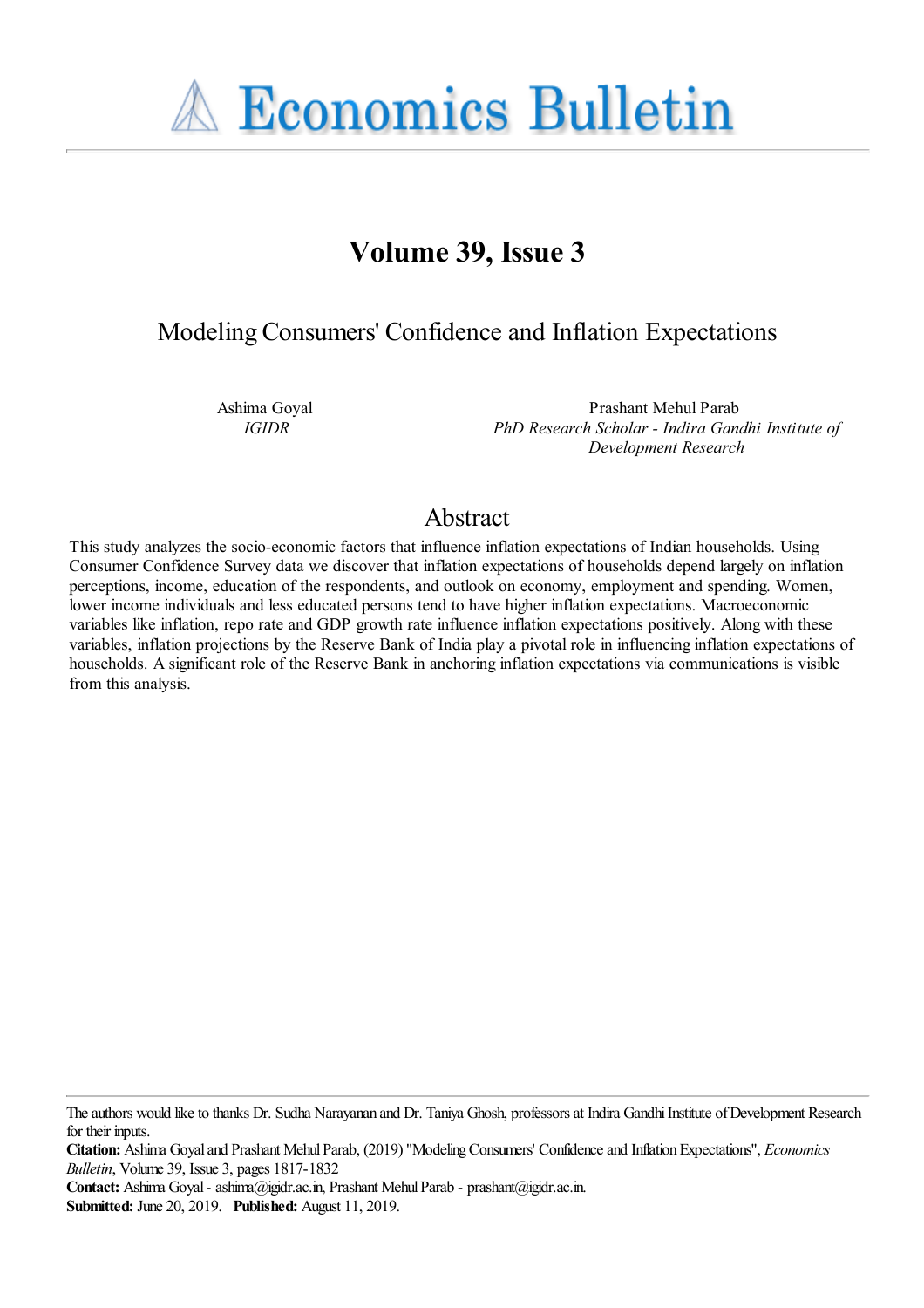### **1. Introduction:**

Well anchored inflation expectations indicate the credibility of an inflation targeting central bank. Clear communication helps to anchor inflation expectations of economic agents. Understanding the characteristics of inflation expectations formation helps to develop appropriate communications. Survey-based inflation expectations have been analyzed in the recent macroeconomic literature to draw implications for monetary policy. Surveys across different classes of economic agents like households, professional forecasters, firms, business houses, etc. contribute to understanding perceptions and outlook of consumers and their diversity. The Consumer Confidence Survey (CCS) conducted by the Reserve Bank of India (RBI) is one such survey with rich socio-economic detail.

Household inflation perceptions and expectations are influenced by household specific characteristics like age, gender, educational qualification, income etc. of the respondent. Studies reveal that these demographic characteristics have a larger effect on how households perceive inflation (Raynard, 2008; Del Giovanne et al, 2009). Ehrmann et al (2017) discover a significant influence of consumer attitudes on inflation expectations. Apart from demographic characteristics, consumer inflation expectations also depend upon how individuals perceive current macroeconomic situations as well as their spending on various items.

The novel dataset from the CCS allows us to analyze the effect of various socio-economic characteristics and macroeconomic variables on inflation expectations and perceptions of households. Although the time series is short the rich unit level data allows these questions to be addressed, in a time period coinciding with a major policy change—the introduction of inflation targeting (IT) in India. Using ordered logit and ordered probit models, we discover a significant influence of inflation perceptions on inflation expectations. In addition other demographic characteristics have a decisive effect on inflation expectations of consumers. Women, young people, less educated persons, people with low incomes and few earning members in a family have higher inflation expectations. Differences in occupations of respondents do not significantly influence inflation expectations. Their perceptions and outlook on other macroeconomic situations as well as their own income and expenditure have a significant effect on inflation expectations. Consumers with a positive outlook for employment and on general macroeconomic conditions have lower inflation expectations. Households with a positive outlook on spending (on both essential as well as non-essential commodities) have higher inflation expectations.

Using the Inflation Expectations Survey of Households (IESH) Goyal and Parab (2019) find macroeconomic variables like food inflation, core inflation, fuel inflation, Repo rate, output gap measured using gross domestic product (GDP), petrol prices as well as inflation projections by RBI influence inflation expectations of households. We examine if similar effects hold in this dataset. Repo rate, output gap, food price inflation and RBI inflation projections are found to have a positive and significant effect on inflation expectations of households. RBI communications to households are captured using their inflation projections. These are published in newspapers and other media sources. Their significant effect on household expectations formation suggests the communications channel of monetary policy transmission is effective and can contribute to anchoring inflation expectations.

Rest of the paper is structured as follows: Section 2 gives a brief description of the data used for analysis. Section 3 deals with data and methodology. Empirical analysis is given in Section 4. Section 5 provides conclusions of the study.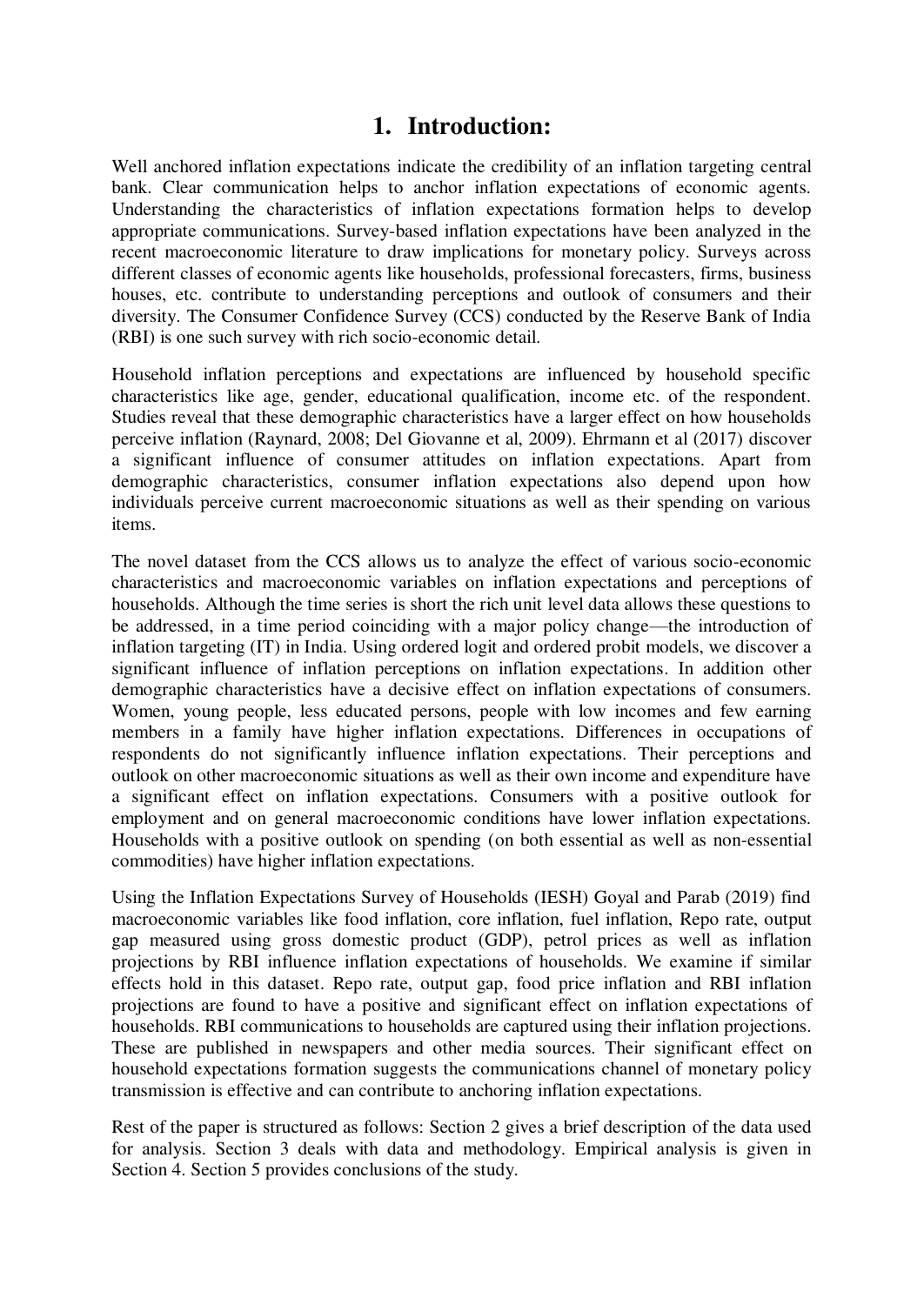## **2. Descriptive Statistics:**

The RBI conducts a Consumer Confidence Survey since June 2010 on a quarterly basis. It covered 6 cities till June 2017, but was extended to 13 cities from September 2017. Our time period for analysis is 2015 Q1 to 2018 Q2. Every survey has around 5000 to 5500 respondents who are asked questions on household characteristics like gender of the respondent, age, occupation, educational qualification, income, number of earning members and total number of family members. They are also asked to express their views on the macroeconomic situations like general price level, inflation and employment scenario as well as their own perceptions and outlook on their income and spending.

This is a richer dataset than the IESH with respect to socio-economic characteristics of households. The dataset contains total of 72,000 respondents across time. Every quarter has around 5000 respondents, of which 52% are males. The respondents are equally divided across all the cities unlike the IESH data where four major metropolitan cities comprise around 40 percent of the total respondents. They are divided across 4 age groups namely "22-29 years", "30-39 years", "40-59 years" and "60 years & above". The first three age groups have almost 30 percent of respondents each whereas the last category has only 10 percent of the total.

They are also divided in four categories based on their annual income: "Less than 1 Lakh", "1-3 Lakhs", "3-5 Lakhs" and "5 Lakhs and above". Almost 90 percent of the respondents belong to the first two income categories. There are 6 categories of occupation across which the respondents are classified namely "Housewife", "Self-employed", "Daily Workers", "Employed", "Unemployed" and "Retired". Housewife, Employed and Self-employed constitute a major share of respondents. Based on the number of family members, there are 3 categories namely "1-2", "3-4" and "5 or more". Almost 50 percent of households surveyed have 3 to 4 members in their family while almost 40 percent of them have 5 or more. Across respondents, there is a minimum of 1 earning member and maximum of 16.

Based on the educational qualification, there are 10 categories starting from "Illiterate" going up to "Post Graduate". Majority of the respondents lie in the "Primary Education" and "Below Graduate" categories. Responses of the remaining questions regarding perceptions (outlook) of employment, inflation, general price level, household spending and spending on essentials and non-essentials are classified into 3 namely "Increased" ("Will increase"), "Decreased" ("Will decrease") and "Remained the same" ("Remain the same").

Figure 1 gives a summary of the above classifications. In context of family members, education and age, a lower number implies that the respondents belong to the lower quantile of that category. For instance, 0 in education is assigned for illiterate, 1 for primary education and so on. In context of gender, value 0 is assigned to women and 1 to men. The values assigned for occupation are: 0- Daily workers, 1- Employed, 2- Housewife, 3- Retired persons/Pensioners, 4-Self-employed and 5- Unemployed. Almost 79 percent of the respondents believe that the inflation perceptions (expectations) increased (will increase). Across gender this bifurcation is 77 percent for males and 81 percent for females. A greater percentage of respondents belonging to lower income category have higher inflation perceptions (expectations). Inflation perceptions (expectations) are more or less similar across the occupational categories but a greater percentage of daily workers perceive (expect) higher inflation whereas this percentage is the lowest for the self-employed category.<sup>1</sup>

<sup>&</sup>lt;sup>1</sup> Figures A1 to A6 in the Appendix give a graphical representation of the descriptive statistics.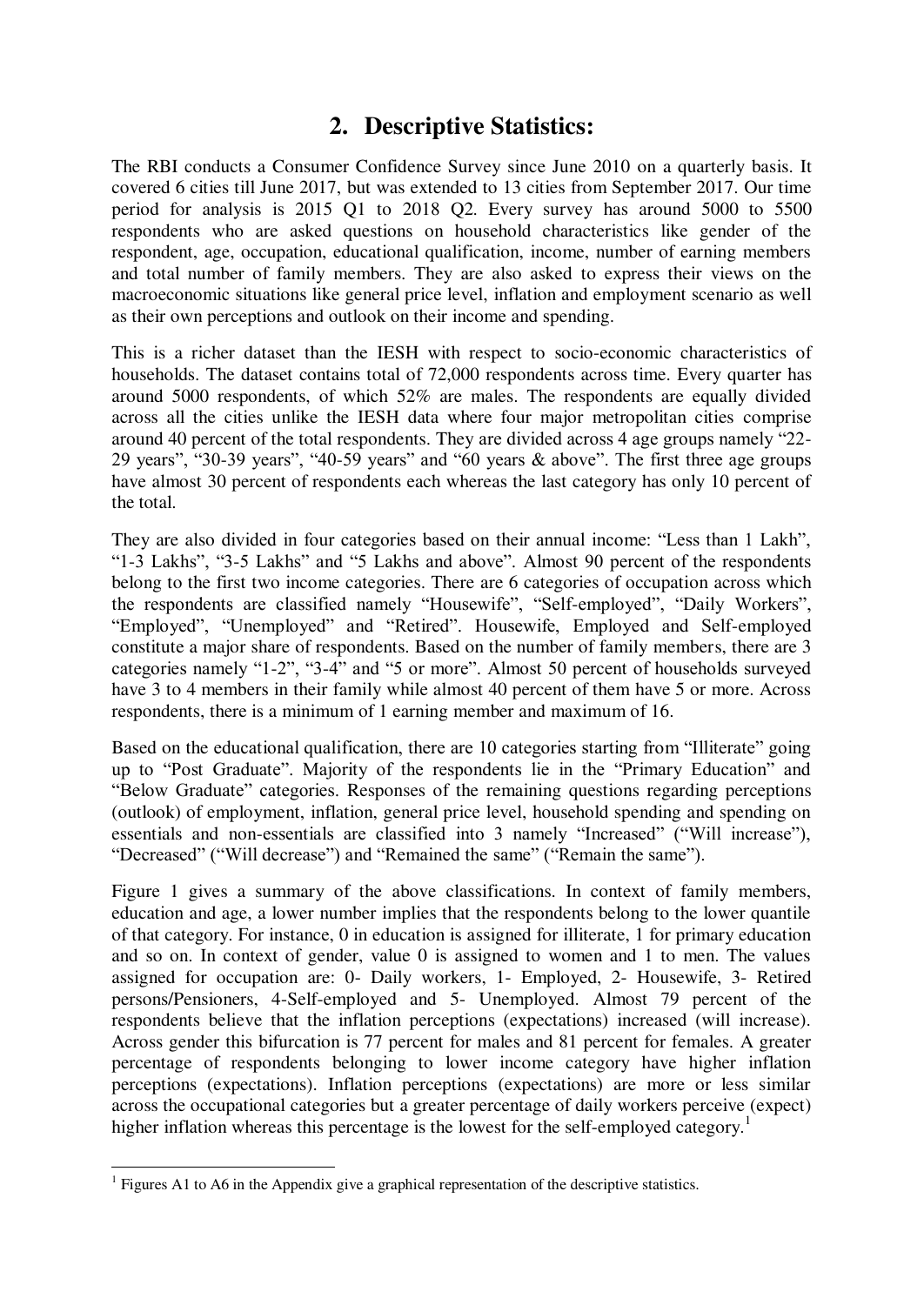

**Figure 1- Classification of respondents based on demographic characteristics** 

*Source*: Consumer Confidence Surveys, RBI

Coming to the employment scenario, almost equal percentage of respondents believe that the employment has worsened, improved and remained the same, whereas when it comes to expectations, more than 50 percent of them believe that there would be an improvement in the employment scenario. Similar situation is observed in the case of perceptions and outlook on general macroeconomic conditions. Though equal percentage of consumers perceive macroeconomic conditions to have worsened, improved and remained the same; more than 50 percent respondents expect the conditions to improve. With regards to the household spending, almost 80 percent of the respondents perceive (expect) the spending to have increased (to increase). Classifying spending based on essentials and non-essentials gives a better picture where almost 83 percent of respondents perceive (expect) an increase in the essential spending whereas this number is only 50 percent for non-essential commodities.

### **3. Data and Methodology:**

Apart from the unit level CCS data available from March 2015, this study also uses macroeconomic controls namely headline inflation, food inflation, fuel price inflation and core inflation (all estimated using the new Consumer Price Index-Combined {base 2012}), Repo rate, output gap, petrol prices and inflation projections by the RBI. Variables are described in Table I. Section 2 has a detailed discussion of the CCS data.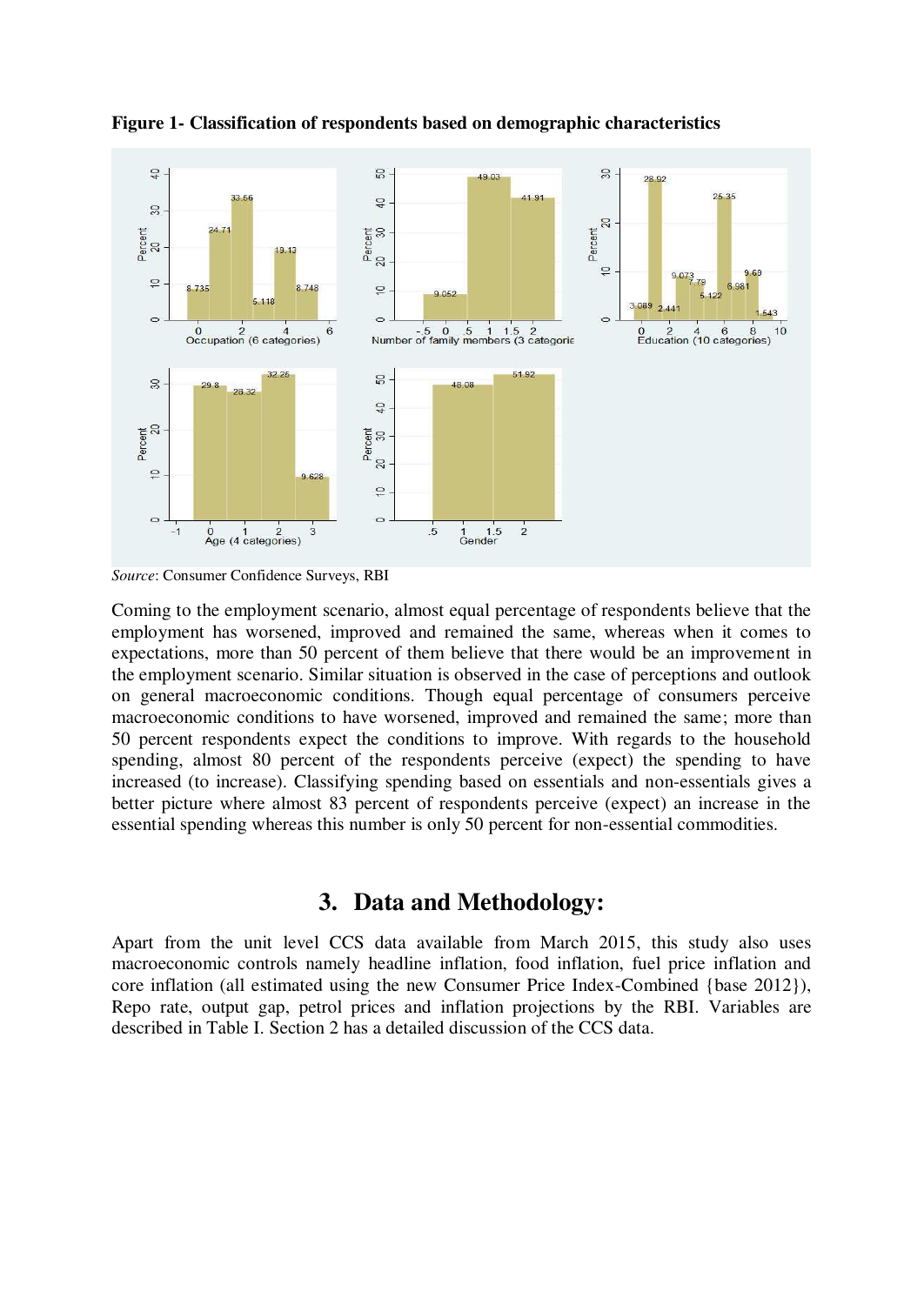| <b>Variables</b> | <b>Description</b>                                                                                                   | <b>Source</b>                      |
|------------------|----------------------------------------------------------------------------------------------------------------------|------------------------------------|
| <b>INF PER</b>   | Inflation perceptions of households $-3$ ordinal responses<br>"Increase", "Decrease" & "Remain the same")            | <b>CCS</b>                         |
| <b>INF_EXP</b>   | Inflation expectations of households $-3$ ordinal responses<br>("Increase", "Decrease" & "Remain the same")          | <b>CCS</b>                         |
| CPI C            | Inflation measured using All India Consumer Price Index<br>Combined                                                  | <b>RBI DBIE</b>                    |
| <b>CPL FOOD</b>  | Food Inflation measured using All India Consumer Price Index<br>Combined                                             | <b>RBI DBIE</b>                    |
| <b>CPI FUEL</b>  | Fuel Inflation measured using All India Consumer Price Index<br>Combined                                             | <b>RBI DBIE</b>                    |
| <b>CPI CORE</b>  | Core Inflation measured using All India Consumer Price Index<br>Combined                                             | RBI DBIE, Authors'<br>calculations |
| PETROL_CHG       | Year-on-year growth rate of petrol prices. Combined petrol prices<br>are obtained using Principal Component Analysis | PPAC, Authors'<br>calculations     |
| <b>REPO</b>      | Reporate given by the RBI                                                                                            | <b>RBI HBS</b>                     |
| <b>HP_GDP</b>    | Output gap measured using Hodrick Prescott Filter                                                                    | CSO, Authors'<br>calculations      |
| <b>RBI PROJ</b>  | Annual inflation projections by RBI, obtained in bi-monthly<br>monetary policy speeches                              | <b>RBI</b>                         |

**Table I – Variables used for analysis** 

Since the dependent variable is ordinal, this study uses ordered response models. Ordered logit models are preferred based on maximum log likelihood. The analysis is conducted using inflation perceptions (expectations) and price perceptions (expectations).  $Y_{it}^*$  is the latent variable of interest (inflation expectations) for every individual 'j' at time 't'.  $y_{it}$  is the observed variable which takes 'm' ordinal values (m = 0, 1, 2). The econometric specification of the models is given in equations (1) to (5).

$$
Y_{jt}^* = X_{jti}'\beta_i + DEM_{jtk}'\mu_k + Z_{jtl}'\gamma_l + \varepsilon_{jt}
$$
\n<sup>(1)</sup>

$$
y_{jt} = \begin{cases} 0 \; if \, E(\pi_{j,t+1|t}) < \pi_t \\ 1 \; if \; E(\pi_{j,t+1|t}) = \pi_t \\ 2 \; if \; E(\pi_{j,t+1|t}) > \pi_t \end{cases} \tag{2}
$$

Where 
$$
P(y_{jt} = 0) = P(\varepsilon_{jt} \le -\{X_{jti} \mid \beta_i + DEM_{jtk} \mid \mu_k + Z_{jtl} \mid \gamma_l\})
$$
\n(3)

$$
P(y_{jt} = 1) = P(\varepsilon_{jt} \le \alpha_1 - \{X_{jti} \nvert \beta_i + DEM_{jtk} \nvert \mu_k + Z_{jti} \nvert \gamma_l\}) - P(\varepsilon_{jt} \le -\{X_{jti} \nvert \beta_i + DEM_{jtk} \nvert \mu_k + Z_{jti} \nvert \gamma_l\})
$$
\n(4)

$$
P(y_{jt} = 2) = P(\varepsilon_{jt} \le \alpha_2 - \{X_{jti} \nvert \beta_i + DEM_{jtk} \nvert \mu_k + Z_{jti} \nvert \gamma_l\}) - P(\varepsilon_{jt} \le \alpha_1 - \{X_{jti} \nvert \beta_i + DEM_{jtk} \nvert \mu_k + Z_{jti} \nvert \gamma_l\})
$$
\n
$$
(5)
$$

The probability equations in case of logit and probit are logistic and normal functions respectively. The observed dependent variable  $y_{it}$  assumes values 0, 1 and 2 when inflation expectations decrease, remain the same and increase respectively.  $\alpha_1, \alpha_2$  determine the cut points that divide the probability. For instance, if  $\alpha_1 = -2.00$ , the model assumes that households will expect inflation to decrease for all the values of the latent variable below - 2.00. If  $\alpha_2 = -0.65$ , then households expect inflation to remain the same for all the values of the latent variable between -2.00 and -0.65. Households will expect inflation to increase for all the values of latent variable above -0.65.  $Z_{it}$  is a matrix of macroeconomic controls namely CPI-C inflation, GDP growth rate and Repo rate.  $X_{iti}$  is a matrix of cardinal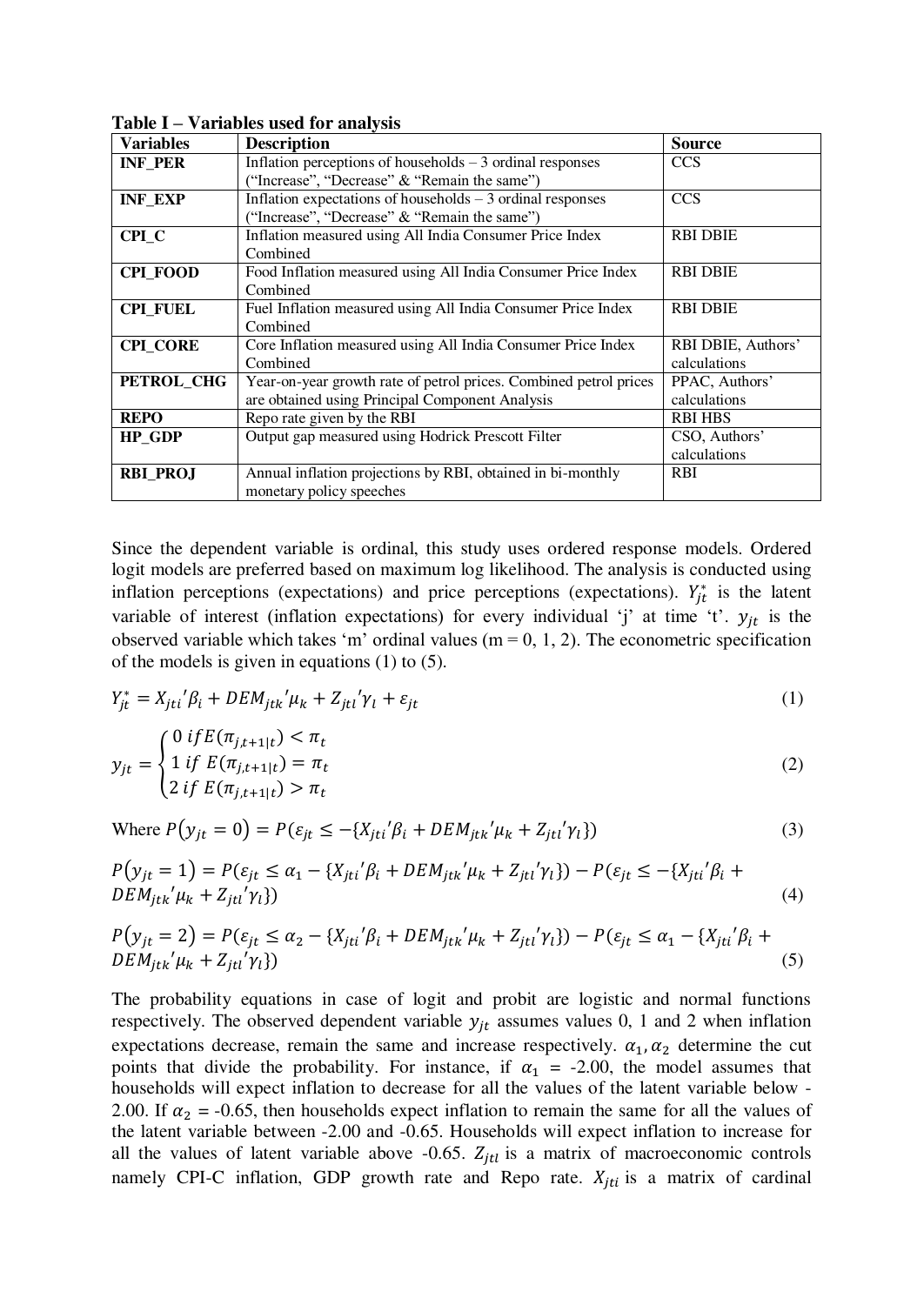responses of the households with regards to the macroeconomic conditions like general economic conditions, employment and inflation perceptions as well as their outlook on their own income and spending (essential and non-essential commodities).  $DEM_{itk}$  includes all the demographic characteristics like age, education, gender, number of earning members in a family, occupation of the respondent and income bracket they belong to. The values of  $\beta'_i$ s,  $\mu'_k$ s and  $\gamma_i$ 's do not give a direct effect of the explanatory and control variables on inflation expectations. Direct impact is obtained using marginal effects for every response of yjt.

The marginal effect of a particular variable on  $Y_{it}^*$  is obtained using equation (6):

$$
\frac{\partial Y_{jt}^*(y_{jt} = m | x_i)}{\partial x_i} = \left[ f(y_{jt} = m - 1) - f(y_{jt} = m) \right] \beta_i \tag{6}
$$

where f(.) is a probability density function of ' $Y_{jt}^*$ ' which follows logistic distribution in case of a logit model and normal distribution in case of a probit model. ‗m' denotes different values taken by the observed dependent variable (0, 1 and 2 for our analysis).

For instance, when considering an ordered probit model, we get

$$
\frac{\partial Y_{jt}^*(y_{jt}=1|x_i)}{\partial x_i} = \left[\phi(\varepsilon_{jt} \le \alpha_1 - \{X_{jti}'\beta_i + DEM_{jtk}'\mu_k + Z_{jti}'\gamma_l\}) - \phi(\varepsilon_{jt} \le -\{X_{jti}'\beta_i + DEM_{jtk}'\mu_k + Z_{jti}'\gamma_l\})\right]\beta_i
$$
\n
$$
(7)
$$

This gives the probability that the response  $y_{it}$  is equal to one after an infinitesimal change in the  $x_i$  variable.

## **4. Empirical Analysis:**

In earlier analysis on household inflation expectations (Goyal and Parab, 2019), some key findings are: (1) Inflation expectations are adaptive or naïve (2) Long run influence of core inflation on inflation expectations is greater than that of food inflation (3) Households do not overreact to new information in the short run (4) RBI plays a crucial role in influencing households expectations through communication. Now we further test the validity of these findings using CCS data and ordered logit models selected on the basis of maximum log likelihood. Inflation expectations - the dependent variable, takes ordinal values- 0 for "Decrease", 1 for "Remain the same" and 2 for "Increase".

Analysis of demographic characteristics shows that females have higher inflation expectations than their male counterparts. Inflation expectations tend to be lower with higher age, education, income and number of earning members. This is in line with the literature for a majority of European nations. With regards to the overall macroeconomic situations, inflation expectations are negatively related to the outlook on general economic conditions and employment scenario. With a positive outlook for both the above variables, households expect inflation to decline in the future. The result with regard to household spending is positive. An anticipated increase in spending (on both essentials and non-essentials) increases the inflation expectations of households. Higher inflation, Repo rate and a positive output gap are associated with higher inflation expectations of households. These results point to the significance of consumers' attitudes regarding the economy during inflation expectation formation. Occupation does not have any significant influence on inflation expectations. Incorporation of inflation perceptions in the analysis renders the effect of number of earning members in the family and outlook of income on the expectations insignificant.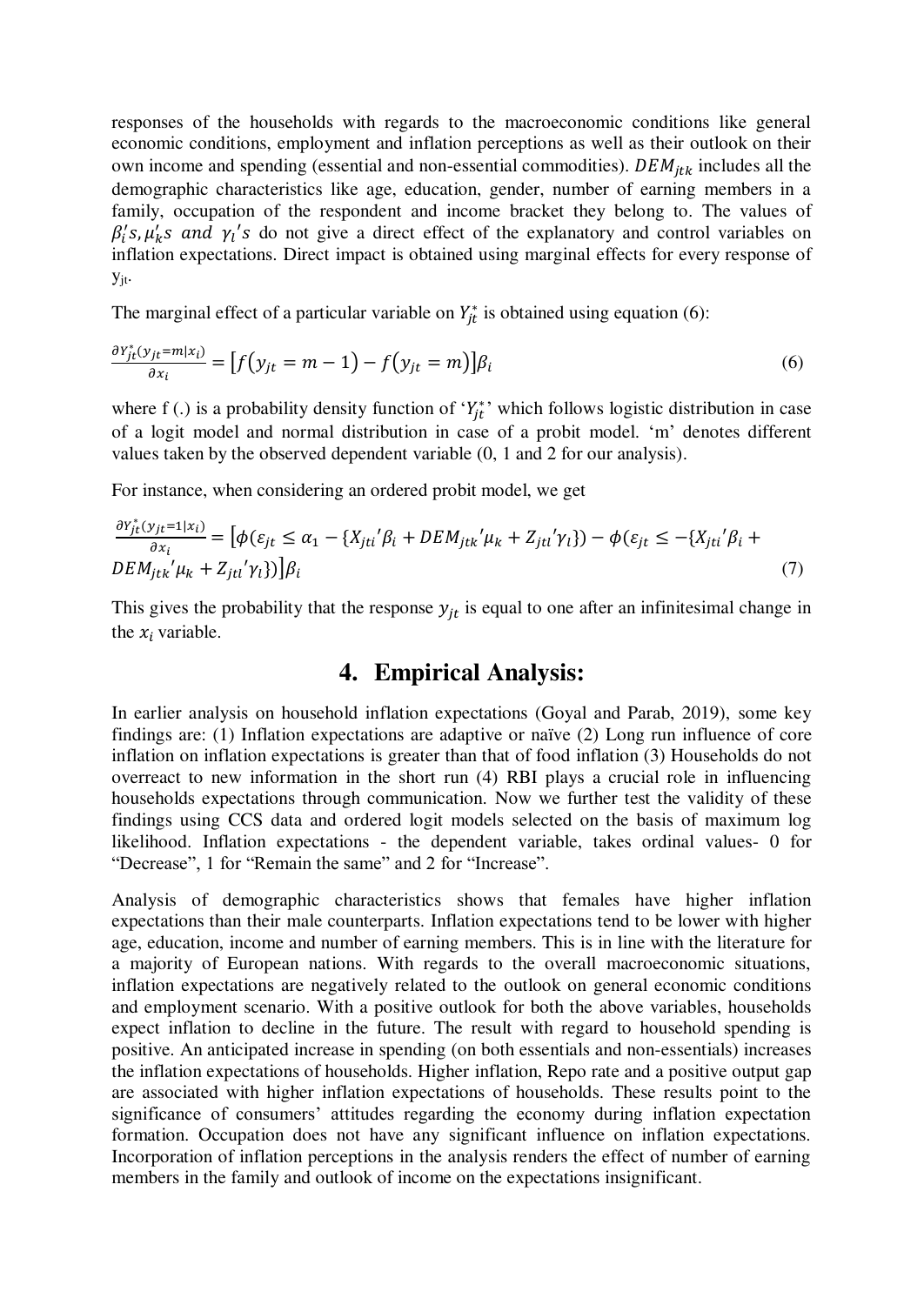The literature posits that inflation perceptions are an important driver of inflation expectations (Benford and Driver, 2008; Easaw et al, 2013). We test for the role of inflation perceptions in influencing inflation expectations of households. As a robustness check, to see whether households are able to clearly distinguish between price perceptions and inflation perceptions, we run the same regressions with price perceptions as one of the explanatory variables instead of inflation perceptions (Table  $II$  – Column 3). The results show that in line with the literature, inflation perceptions play a significant role in influencing inflation expectations of consumers. Pseudo R-squared value increases from 0.02 to 0.2 indicating the significance of inflation perceptions. The high and positive coefficient indicates greater importance given to price perceptions while forming expectations. However, there is a minimal change observed in Pseudo R-squared. Consumers thus are able to distinguish between prices in general and inflation. This forms a robustness check suggesting that the questionnaire is well framed. We have incorporated time dummies for the analyses in Table II to control for structural changes over time. Columns 4-6 estimate the same equations controlling for time. The variables in these equations vary across individuals as well as time. Hence, controlling for time adds to the robustness of the analysis.

|                           | <b>DEPENDENT VARIABLE: INFLATION EXPECTATIONS</b> |            |            |            |            |            |
|---------------------------|---------------------------------------------------|------------|------------|------------|------------|------------|
| <b>VARIABLES</b>          | (1)                                               | (2)        | (3)        | (4)        | (5)        | (6)        |
| <b>INF_PERCEPTIONS</b>    |                                                   | 1.95***    |            |            | $1.89***$  |            |
|                           |                                                   | (0.02)     |            |            | (0.02)     |            |
| <b>PRICE PERCEPTIONS</b>  |                                                   |            | $0.72***$  |            |            | $0.72***$  |
|                           |                                                   |            | (0.02)     |            |            | (0.03)     |
| AGE                       | $-0.02**$                                         | $-0.03**$  | $-0.03**$  | $-0.02**$  | $-0.03**$  | $-0.03***$ |
|                           | (0.01)                                            | (0.01)     | (0.01)     | (0.01)     | (0.01)     | (0.01)     |
| <b>GENDER</b>             | $-0.11***$                                        | $-0.03$    | $-0.09***$ | $-0.09***$ | $-0.03$    | $-0.06***$ |
|                           | (0.02)                                            | (0.03)     | (0.02)     | (0.02)     | (0.03)     | (0.02)     |
| <b>INCOME</b>             | $-0.08***$                                        | $-0.05***$ | $-0.07***$ | $-0.13***$ | $-0.08***$ | $-0.13***$ |
|                           | (0.01)                                            | (0.02)     | (0.01)     | (0.02)     | (0.02)     | (0.02)     |
| <b>EDUCATION</b>          | $-0.03***$                                        | $-0.02***$ | $-0.03***$ | $-0.01***$ | $-0.01**$  | $-0.01***$ |
|                           | (0.00)                                            | (0.01)     | (0.00)     | (0.00)     | (0.01)     | (0.00)     |
| <b>EARNING MEMBERS</b>    | $-0.03***$                                        | $-0.02$    | $-0.03**$  | $-0.02**$  | $-0.02$    | $-0.02$    |
|                           | (0.01)                                            | (0.01)     | (0.01)     | (0.01)     | (0.01)     | (0.01)     |
| <b>OCCUPATION</b>         | $-0.00$                                           | $-0.01$    | $-0.00$    | $-0.01$    | $-0.01$    | $-0.01$    |
|                           | (0.01)                                            | (0.01)     | (0.01)     | (0.01)     | (0.01)     | (0.01)     |
| <b>ECONOMIC OUTLOOK</b>   | $-0.06***$                                        | $-0.03*$   | $-0.04***$ | $-0.05***$ | $-0.03*$   | $-0.03**$  |
|                           | (0.01)                                            | (0.02)     | (0.01)     | (0.01)     | (0.02)     | (0.01)     |
| <b>INCOME OUTLOOK</b>     | $0.03*$                                           | 0.02       | $0.03**$   | 0.02       | 0.01       | 0.02       |
|                           | (0.02)                                            | (0.02)     | (0.02)     | (0.02)     | (0.02)     | (0.02)     |
| <b>ESSENTIAL SPENDING</b> | $0.45***$                                         | $0.37***$  | $0.39***$  | $0.44***$  | $0.37***$  | $0.38***$  |
|                           | (0.02)                                            | (0.03)     | (0.02)     | (0.02)     | (0.03)     | (0.02)     |
| <b>NON-ESSENTIAL</b>      |                                                   |            |            |            |            |            |
| <b>SPENDING</b>           | $0.20***$                                         | $0.14***$  | $0.19***$  | $0.29***$  | $0.19***$  | $0.28***$  |
| <b>EMPLOYMENT</b>         | (0.01)                                            | (0.02)     | (0.01)     | (0.01)     | (0.02)     | (0.01)     |
| <b>OUTLOOK</b>            | $-0.07***$                                        | $-0.05***$ | $-0.06***$ | $-0.08***$ | $-0.06***$ | $-0.07***$ |
|                           | (0.01)                                            | (0.02)     | (0.01)     | (0.01)     | (0.02)     | (0.01)     |
| a1                        | $-2.00***$                                        | $0.54***$  | $-0.74***$ | $-2.33***$ | 0.12       | $-1.07***$ |
|                           | (0.06)                                            | (0.08)     | (0.08)     | (0.07)     | (0.09)     | (0.09)     |
| a2                        | $-0.65***$                                        | 2.34***    | $0.63***$  | $-0.95***$ | 1.94***    | $0.33***$  |
|                           | (0.06)                                            | (0.08)     | (0.08)     | (0.07)     | (0.10)     | (0.09)     |
| <b>R-Squared</b>          | 0.02                                              | 0.2        | 0.03       | 0.02       | 0.2        | 0.03       |

**Table II – Determinants of inflation expectations** 

*Note*: Standard errors in parentheses \*\*\* p<0.01, \*\* p<0.05, \* p<0.1

*Source*: Authors' calculations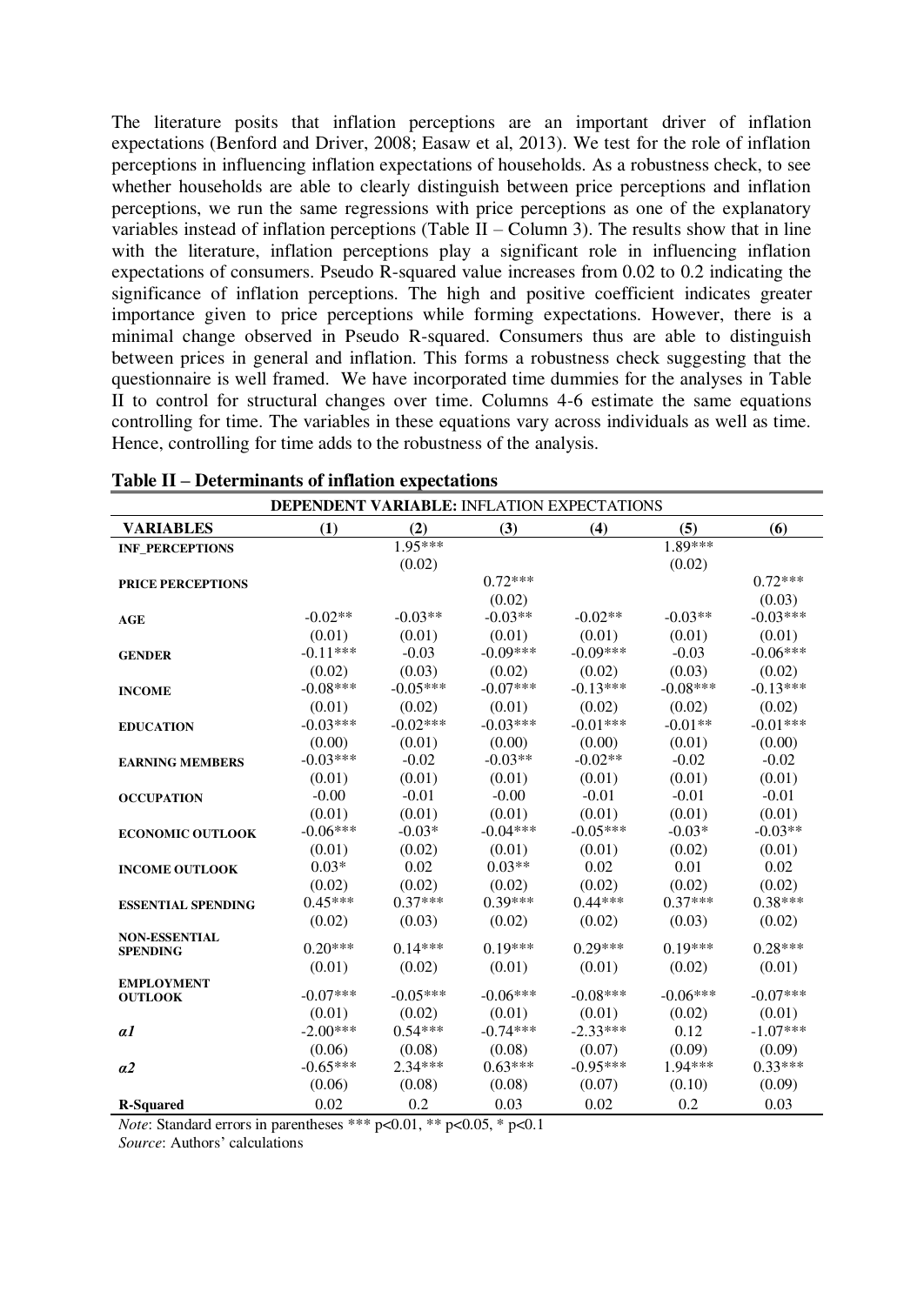Next we introduce macroeconomic variables. One of the primary goals of this study is to test for the importance of central bank communications in influencing inflation expectations of households. This is captured by the inflation projections made by the RBI during every monetary policy meeting. RBI projections can be expected to play an important role in influencing inflation expectations, especially in an emerging economy like India where news is thin and people depend more on official sources while forming expectations.

Table A.I in the Appendix presents results of regressing inflation expectations on disaggregated macroeconomic indicators along with demographic characteristics. The additional variables are food inflation (CPI\_FOOD), core inflation (CPI\_CORE), fuel inflation (CPI\_FUEL), RBI inflation projections (RBI\_PROJ), Repo rate (REPO) and output gap (HP\_GDP). Petrol prices (year-on-year – PETROL\_CHG) and fuel prices (CPI\_FUEL) are used interchangeably for robustness. Time dummies cannot be used for these estimations as the macroeconomic variables vary only over time. Use of time dummies creates problems of multi-collinearity.

Headline CPI inflation has an insignificant effect on inflation expectations. On breaking it into its disaggregate components, however, food inflation and fuel prices have a significant positive effect on inflation expectations. Petrol prices also positively influence inflation expectations. These positive effects are nullified by a negative impact of core inflation on inflation expectations. In Goyal and Parab (2019) contemporaneous effect of core inflation on inflation expectations is found to be subdued and on the negative side, but it has a positive and significant lagged effect. Repo rate and output gap have a positive and significant effect on inflation expectations. These results are similar to Goyal and Parab (2019). A positive influence of Repo rate indicates a price puzzle. In the context of the survey data it suggests that households view an interest rate hike as an increase in the cost of interest payments on loans.

The variable signifying communications, RBI projections, has a negative effect on inflation expectations in contradiction to the theory. This could be due to high multi-collinearity between the explanatory variables, especially RBI projections, Repo rate and output gap. The Repo rate can be expected to rise with RBI projections and the output gap. To tackle this issue we regress Repo rate and output gap individually on RBI projections and obtain residuals. Since residuals are uncorrelated with RBI projections, using them as explanatory variables resolves the multi-collinearity. Table A.II in the Appendix gives the results using these residual variables.

Inflation perceptions also tend to be influenced by other explanatory variables. We deal with this problem also on similar lines. Regressing inflation perceptions on the other explanatory variables gives residuals, which are then used as explanatory variables in place of inflation perceptions. Table III gives final results with all these corrections. After controlling for all these multi-collinearity issues, we obtain a positive and significant influence of RBI projections on inflation expectations. The influence of headline inflation on inflation expectations also becomes positive and significant. The coefficients of all the residual variables are higher. The price puzzle of a positive Repo coefficient persists, however.

The influence of some of the demographic characteristics like age, gender, income, education, etc. is significant but magnitudes are low. The introduction of macroeconomic variables does not, however, reduce the coefficients of socio-demographic variables, although macroeconomic variables tend to have a higher effect. The findings support Goyal and Parab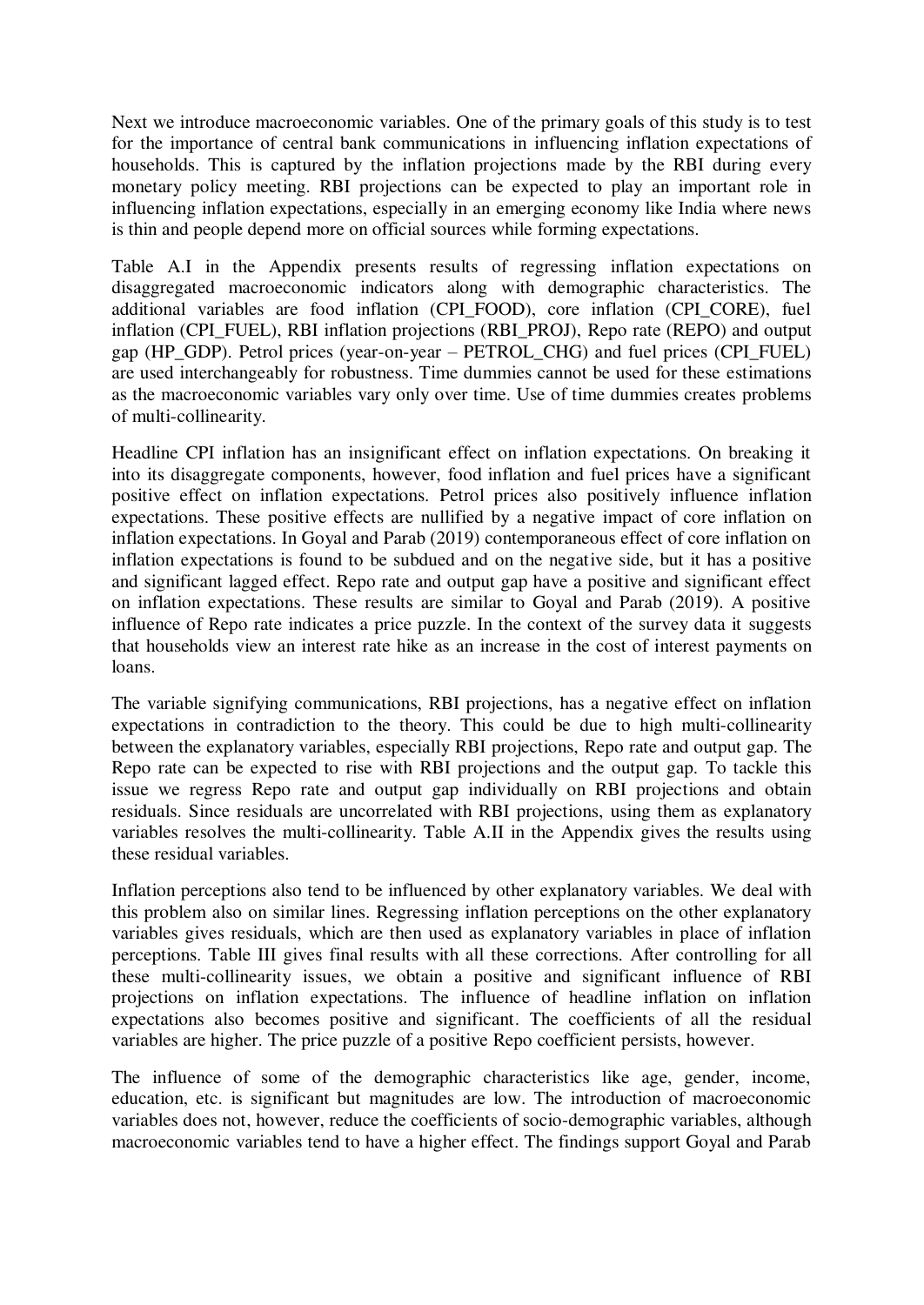(2019) results on the importance of macroeconomic factors in influencing inflation expectations.

| (3)<br><b>VARIABLES</b><br>(1)<br>(2)<br>1.91***<br><b>INF PER_RESIDUALS</b><br>1.92***<br>1.92***<br>(0.02)<br>(0.02)<br>(0.02)<br>$-0.04***$<br>$-0.03***$<br>$-0.03***$<br>AGE<br>(0.01)<br>(0.01)<br>(0.01)<br>$-0.08***$<br><b>GENDER</b><br>$-0.08***$<br>$-0.08***$<br>(0.03)<br>(0.03)<br>(0.03)<br>$-0.12***$<br>$-0.12***$<br><b>INCOME</b><br>$-0.12***$<br>(0.02)<br>(0.02)<br>(0.02)<br>$-0.02***$<br>$-0.02***$<br><b>EDUCATION</b><br>$-0.02***$<br>(0.01)<br>(0.01)<br>(0.01)<br><b>EARNING MEMBERS</b><br>$-0.03*$<br>$-0.03*$<br>$-0.03*$<br>(0.01)<br>(0.01)<br>(0.01)<br><b>OCCUPATION</b><br>$-0.00$<br>$-0.00$<br>$-0.00$<br>(0.01)<br>(0.01)<br>(0.01)<br>$-0.07***$<br>$-0.07***$<br><b>ECONOMIC OUTLOOK</b><br>$-0.07***$<br>(0.02)<br>(0.02)<br>(0.02)<br>0.03<br>0.03<br>0.03<br><b>INCOME OUTLOOK</b><br>(0.02)<br>(0.02)<br>(0.02)<br>$0.52***$<br>$0.52***$<br>$0.53***$<br><b>ESSENTIAL SPENDING</b><br>(0.03)<br>(0.03)<br>(0.03)<br>$0.27***$<br>$0.27***$<br>$0.27***$<br><b>NON-ESSENTIAL SPENDING</b><br>(0.02)<br>(0.02)<br>(0.02)<br><b>EMPLOYMENT OUTLOOK</b><br>$-0.08***$<br>$-0.09***$<br>$-0.08***$<br>(0.02)<br>(0.02)<br>(0.02)<br>$0.07***$<br>CPI_C<br>(0.02)<br>$0.03***$<br>$0.03***$<br><b>CPLFOOD</b><br>(0.01)<br>(0.01)<br>$-0.06***$<br>$-0.09***$<br><b>CPI_CORE</b><br>(0.02)<br>(0.02)<br>$0.04***$<br><b>CPI FUEL</b><br>(0.01)<br>$0.01***$<br>PETROL_CHG<br>(0.00)<br>$0.18***$<br>$0.13***$<br>$0.22***$<br><b>RBI_PROJ</b><br>(0.02)<br>(0.03)<br>(0.02)<br>$1.49***$<br>$1.46***$<br>1.49***<br>REPO_RBI_RESIDUALS<br>(0.08)<br>(0.08)<br>(0.09)<br>$0.59***$<br>$0.53***$<br>HP_GDP_RBI_RESIDUALS<br>$0.57***$<br>(0.05)<br>(0.05)<br>(0.05) | <b>DEPENDENT VARIABLE: INFLATION EXPECTATIONS</b> |            |            |            |  |  |
|--------------------------------------------------------------------------------------------------------------------------------------------------------------------------------------------------------------------------------------------------------------------------------------------------------------------------------------------------------------------------------------------------------------------------------------------------------------------------------------------------------------------------------------------------------------------------------------------------------------------------------------------------------------------------------------------------------------------------------------------------------------------------------------------------------------------------------------------------------------------------------------------------------------------------------------------------------------------------------------------------------------------------------------------------------------------------------------------------------------------------------------------------------------------------------------------------------------------------------------------------------------------------------------------------------------------------------------------------------------------------------------------------------------------------------------------------------------------------------------------------------------------------------------------------------------------------------------------------------------------------------------------------------------------------------------------------------------|---------------------------------------------------|------------|------------|------------|--|--|
|                                                                                                                                                                                                                                                                                                                                                                                                                                                                                                                                                                                                                                                                                                                                                                                                                                                                                                                                                                                                                                                                                                                                                                                                                                                                                                                                                                                                                                                                                                                                                                                                                                                                                                              |                                                   |            |            |            |  |  |
|                                                                                                                                                                                                                                                                                                                                                                                                                                                                                                                                                                                                                                                                                                                                                                                                                                                                                                                                                                                                                                                                                                                                                                                                                                                                                                                                                                                                                                                                                                                                                                                                                                                                                                              |                                                   |            |            |            |  |  |
|                                                                                                                                                                                                                                                                                                                                                                                                                                                                                                                                                                                                                                                                                                                                                                                                                                                                                                                                                                                                                                                                                                                                                                                                                                                                                                                                                                                                                                                                                                                                                                                                                                                                                                              |                                                   |            |            |            |  |  |
|                                                                                                                                                                                                                                                                                                                                                                                                                                                                                                                                                                                                                                                                                                                                                                                                                                                                                                                                                                                                                                                                                                                                                                                                                                                                                                                                                                                                                                                                                                                                                                                                                                                                                                              |                                                   |            |            |            |  |  |
|                                                                                                                                                                                                                                                                                                                                                                                                                                                                                                                                                                                                                                                                                                                                                                                                                                                                                                                                                                                                                                                                                                                                                                                                                                                                                                                                                                                                                                                                                                                                                                                                                                                                                                              |                                                   |            |            |            |  |  |
|                                                                                                                                                                                                                                                                                                                                                                                                                                                                                                                                                                                                                                                                                                                                                                                                                                                                                                                                                                                                                                                                                                                                                                                                                                                                                                                                                                                                                                                                                                                                                                                                                                                                                                              |                                                   |            |            |            |  |  |
|                                                                                                                                                                                                                                                                                                                                                                                                                                                                                                                                                                                                                                                                                                                                                                                                                                                                                                                                                                                                                                                                                                                                                                                                                                                                                                                                                                                                                                                                                                                                                                                                                                                                                                              |                                                   |            |            |            |  |  |
|                                                                                                                                                                                                                                                                                                                                                                                                                                                                                                                                                                                                                                                                                                                                                                                                                                                                                                                                                                                                                                                                                                                                                                                                                                                                                                                                                                                                                                                                                                                                                                                                                                                                                                              |                                                   |            |            |            |  |  |
|                                                                                                                                                                                                                                                                                                                                                                                                                                                                                                                                                                                                                                                                                                                                                                                                                                                                                                                                                                                                                                                                                                                                                                                                                                                                                                                                                                                                                                                                                                                                                                                                                                                                                                              |                                                   |            |            |            |  |  |
|                                                                                                                                                                                                                                                                                                                                                                                                                                                                                                                                                                                                                                                                                                                                                                                                                                                                                                                                                                                                                                                                                                                                                                                                                                                                                                                                                                                                                                                                                                                                                                                                                                                                                                              |                                                   |            |            |            |  |  |
|                                                                                                                                                                                                                                                                                                                                                                                                                                                                                                                                                                                                                                                                                                                                                                                                                                                                                                                                                                                                                                                                                                                                                                                                                                                                                                                                                                                                                                                                                                                                                                                                                                                                                                              |                                                   |            |            |            |  |  |
|                                                                                                                                                                                                                                                                                                                                                                                                                                                                                                                                                                                                                                                                                                                                                                                                                                                                                                                                                                                                                                                                                                                                                                                                                                                                                                                                                                                                                                                                                                                                                                                                                                                                                                              |                                                   |            |            |            |  |  |
|                                                                                                                                                                                                                                                                                                                                                                                                                                                                                                                                                                                                                                                                                                                                                                                                                                                                                                                                                                                                                                                                                                                                                                                                                                                                                                                                                                                                                                                                                                                                                                                                                                                                                                              |                                                   |            |            |            |  |  |
|                                                                                                                                                                                                                                                                                                                                                                                                                                                                                                                                                                                                                                                                                                                                                                                                                                                                                                                                                                                                                                                                                                                                                                                                                                                                                                                                                                                                                                                                                                                                                                                                                                                                                                              |                                                   |            |            |            |  |  |
|                                                                                                                                                                                                                                                                                                                                                                                                                                                                                                                                                                                                                                                                                                                                                                                                                                                                                                                                                                                                                                                                                                                                                                                                                                                                                                                                                                                                                                                                                                                                                                                                                                                                                                              |                                                   |            |            |            |  |  |
|                                                                                                                                                                                                                                                                                                                                                                                                                                                                                                                                                                                                                                                                                                                                                                                                                                                                                                                                                                                                                                                                                                                                                                                                                                                                                                                                                                                                                                                                                                                                                                                                                                                                                                              |                                                   |            |            |            |  |  |
|                                                                                                                                                                                                                                                                                                                                                                                                                                                                                                                                                                                                                                                                                                                                                                                                                                                                                                                                                                                                                                                                                                                                                                                                                                                                                                                                                                                                                                                                                                                                                                                                                                                                                                              |                                                   |            |            |            |  |  |
|                                                                                                                                                                                                                                                                                                                                                                                                                                                                                                                                                                                                                                                                                                                                                                                                                                                                                                                                                                                                                                                                                                                                                                                                                                                                                                                                                                                                                                                                                                                                                                                                                                                                                                              |                                                   |            |            |            |  |  |
|                                                                                                                                                                                                                                                                                                                                                                                                                                                                                                                                                                                                                                                                                                                                                                                                                                                                                                                                                                                                                                                                                                                                                                                                                                                                                                                                                                                                                                                                                                                                                                                                                                                                                                              |                                                   |            |            |            |  |  |
|                                                                                                                                                                                                                                                                                                                                                                                                                                                                                                                                                                                                                                                                                                                                                                                                                                                                                                                                                                                                                                                                                                                                                                                                                                                                                                                                                                                                                                                                                                                                                                                                                                                                                                              |                                                   |            |            |            |  |  |
|                                                                                                                                                                                                                                                                                                                                                                                                                                                                                                                                                                                                                                                                                                                                                                                                                                                                                                                                                                                                                                                                                                                                                                                                                                                                                                                                                                                                                                                                                                                                                                                                                                                                                                              |                                                   |            |            |            |  |  |
|                                                                                                                                                                                                                                                                                                                                                                                                                                                                                                                                                                                                                                                                                                                                                                                                                                                                                                                                                                                                                                                                                                                                                                                                                                                                                                                                                                                                                                                                                                                                                                                                                                                                                                              |                                                   |            |            |            |  |  |
|                                                                                                                                                                                                                                                                                                                                                                                                                                                                                                                                                                                                                                                                                                                                                                                                                                                                                                                                                                                                                                                                                                                                                                                                                                                                                                                                                                                                                                                                                                                                                                                                                                                                                                              |                                                   |            |            |            |  |  |
|                                                                                                                                                                                                                                                                                                                                                                                                                                                                                                                                                                                                                                                                                                                                                                                                                                                                                                                                                                                                                                                                                                                                                                                                                                                                                                                                                                                                                                                                                                                                                                                                                                                                                                              |                                                   |            |            |            |  |  |
|                                                                                                                                                                                                                                                                                                                                                                                                                                                                                                                                                                                                                                                                                                                                                                                                                                                                                                                                                                                                                                                                                                                                                                                                                                                                                                                                                                                                                                                                                                                                                                                                                                                                                                              |                                                   |            |            |            |  |  |
|                                                                                                                                                                                                                                                                                                                                                                                                                                                                                                                                                                                                                                                                                                                                                                                                                                                                                                                                                                                                                                                                                                                                                                                                                                                                                                                                                                                                                                                                                                                                                                                                                                                                                                              |                                                   |            |            |            |  |  |
|                                                                                                                                                                                                                                                                                                                                                                                                                                                                                                                                                                                                                                                                                                                                                                                                                                                                                                                                                                                                                                                                                                                                                                                                                                                                                                                                                                                                                                                                                                                                                                                                                                                                                                              |                                                   |            |            |            |  |  |
|                                                                                                                                                                                                                                                                                                                                                                                                                                                                                                                                                                                                                                                                                                                                                                                                                                                                                                                                                                                                                                                                                                                                                                                                                                                                                                                                                                                                                                                                                                                                                                                                                                                                                                              |                                                   |            |            |            |  |  |
|                                                                                                                                                                                                                                                                                                                                                                                                                                                                                                                                                                                                                                                                                                                                                                                                                                                                                                                                                                                                                                                                                                                                                                                                                                                                                                                                                                                                                                                                                                                                                                                                                                                                                                              |                                                   |            |            |            |  |  |
|                                                                                                                                                                                                                                                                                                                                                                                                                                                                                                                                                                                                                                                                                                                                                                                                                                                                                                                                                                                                                                                                                                                                                                                                                                                                                                                                                                                                                                                                                                                                                                                                                                                                                                              |                                                   |            |            |            |  |  |
|                                                                                                                                                                                                                                                                                                                                                                                                                                                                                                                                                                                                                                                                                                                                                                                                                                                                                                                                                                                                                                                                                                                                                                                                                                                                                                                                                                                                                                                                                                                                                                                                                                                                                                              |                                                   |            |            |            |  |  |
|                                                                                                                                                                                                                                                                                                                                                                                                                                                                                                                                                                                                                                                                                                                                                                                                                                                                                                                                                                                                                                                                                                                                                                                                                                                                                                                                                                                                                                                                                                                                                                                                                                                                                                              |                                                   |            |            |            |  |  |
|                                                                                                                                                                                                                                                                                                                                                                                                                                                                                                                                                                                                                                                                                                                                                                                                                                                                                                                                                                                                                                                                                                                                                                                                                                                                                                                                                                                                                                                                                                                                                                                                                                                                                                              |                                                   |            |            |            |  |  |
|                                                                                                                                                                                                                                                                                                                                                                                                                                                                                                                                                                                                                                                                                                                                                                                                                                                                                                                                                                                                                                                                                                                                                                                                                                                                                                                                                                                                                                                                                                                                                                                                                                                                                                              |                                                   |            |            |            |  |  |
|                                                                                                                                                                                                                                                                                                                                                                                                                                                                                                                                                                                                                                                                                                                                                                                                                                                                                                                                                                                                                                                                                                                                                                                                                                                                                                                                                                                                                                                                                                                                                                                                                                                                                                              |                                                   |            |            |            |  |  |
|                                                                                                                                                                                                                                                                                                                                                                                                                                                                                                                                                                                                                                                                                                                                                                                                                                                                                                                                                                                                                                                                                                                                                                                                                                                                                                                                                                                                                                                                                                                                                                                                                                                                                                              |                                                   |            |            |            |  |  |
|                                                                                                                                                                                                                                                                                                                                                                                                                                                                                                                                                                                                                                                                                                                                                                                                                                                                                                                                                                                                                                                                                                                                                                                                                                                                                                                                                                                                                                                                                                                                                                                                                                                                                                              |                                                   |            |            |            |  |  |
|                                                                                                                                                                                                                                                                                                                                                                                                                                                                                                                                                                                                                                                                                                                                                                                                                                                                                                                                                                                                                                                                                                                                                                                                                                                                                                                                                                                                                                                                                                                                                                                                                                                                                                              |                                                   |            |            |            |  |  |
|                                                                                                                                                                                                                                                                                                                                                                                                                                                                                                                                                                                                                                                                                                                                                                                                                                                                                                                                                                                                                                                                                                                                                                                                                                                                                                                                                                                                                                                                                                                                                                                                                                                                                                              |                                                   |            |            |            |  |  |
|                                                                                                                                                                                                                                                                                                                                                                                                                                                                                                                                                                                                                                                                                                                                                                                                                                                                                                                                                                                                                                                                                                                                                                                                                                                                                                                                                                                                                                                                                                                                                                                                                                                                                                              |                                                   |            |            |            |  |  |
|                                                                                                                                                                                                                                                                                                                                                                                                                                                                                                                                                                                                                                                                                                                                                                                                                                                                                                                                                                                                                                                                                                                                                                                                                                                                                                                                                                                                                                                                                                                                                                                                                                                                                                              | αl                                                | $-1.34***$ | $-1.82***$ | $-1.71***$ |  |  |
| (0.11)<br>(0.15)<br>(0.15)                                                                                                                                                                                                                                                                                                                                                                                                                                                                                                                                                                                                                                                                                                                                                                                                                                                                                                                                                                                                                                                                                                                                                                                                                                                                                                                                                                                                                                                                                                                                                                                                                                                                                   |                                                   |            |            |            |  |  |
| $0.47***$<br>$-0.01$<br>0.10<br>a2                                                                                                                                                                                                                                                                                                                                                                                                                                                                                                                                                                                                                                                                                                                                                                                                                                                                                                                                                                                                                                                                                                                                                                                                                                                                                                                                                                                                                                                                                                                                                                                                                                                                           |                                                   |            |            |            |  |  |
| (0.15)<br>(0.11)<br>(0.15)                                                                                                                                                                                                                                                                                                                                                                                                                                                                                                                                                                                                                                                                                                                                                                                                                                                                                                                                                                                                                                                                                                                                                                                                                                                                                                                                                                                                                                                                                                                                                                                                                                                                                   |                                                   |            |            |            |  |  |
| 0.3<br>0.3<br>0.3<br><b>R-Squared</b>                                                                                                                                                                                                                                                                                                                                                                                                                                                                                                                                                                                                                                                                                                                                                                                                                                                                                                                                                                                                                                                                                                                                                                                                                                                                                                                                                                                                                                                                                                                                                                                                                                                                        |                                                   |            |            |            |  |  |

**Table III – Determinants of inflation expectations (adjusted for multi-collinearity)** 

*Note*: Standard errors in parentheses \*\*\* p<0.01, \*\* p<0.05, \* p<0.1

*Source:* Authors' calculations

#### **4.1 Robustness:**

Omitted variable bias is an important issue usually observed with panel or repeated cross section data. There can be many time variant factors that influence the dependent variable as well as the key explanatory variables, biasing other estimated effects. This issue can be examined using the techniques of Altonji et al (2005), Oster (2019) and Mukhopadhyay et al (2016), as explained below:

$$
Y = \alpha + \beta X + \delta Z + U \tag{8}
$$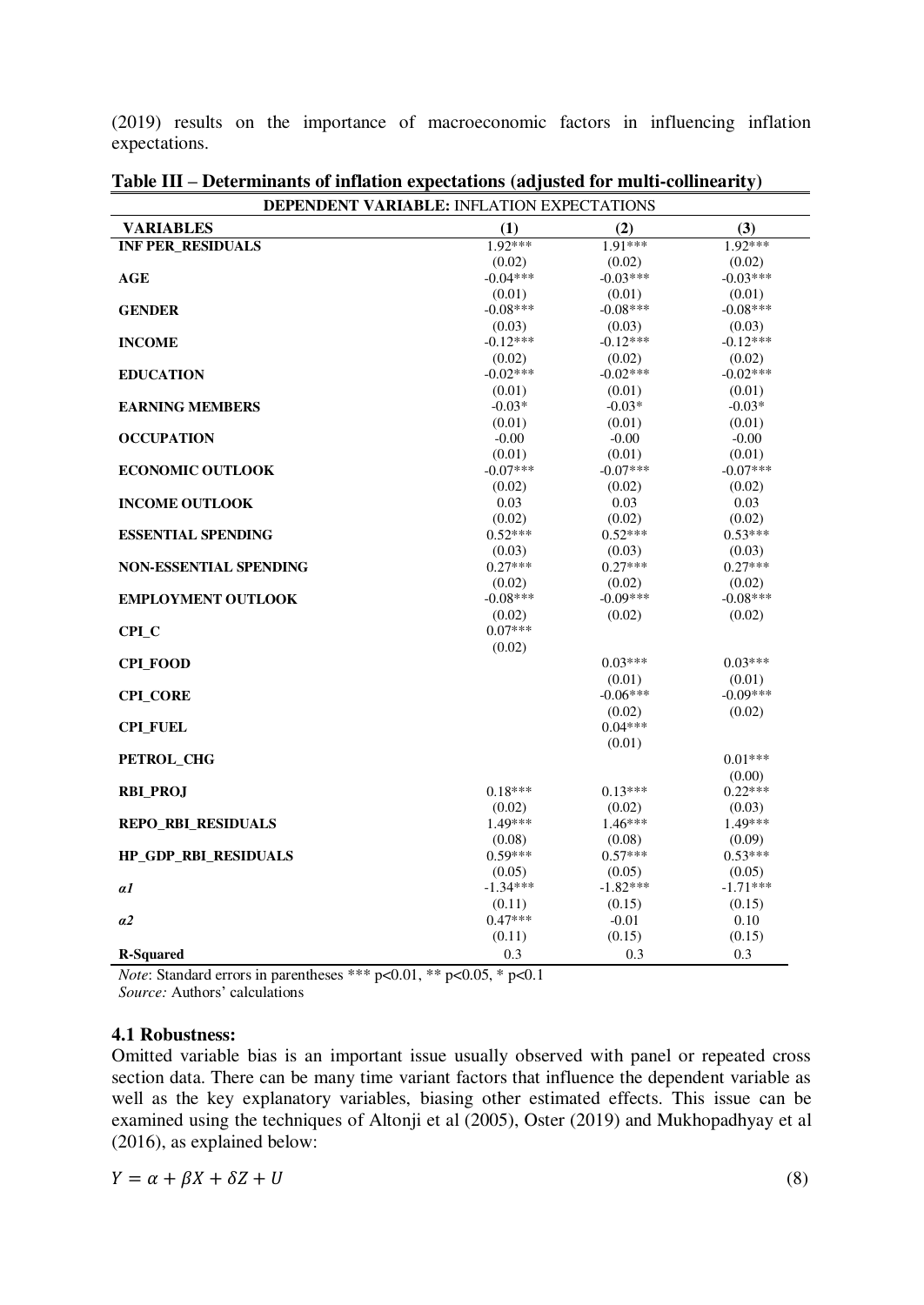Where X is the variable of interest, Z consists of other explanatory variables and U is the vector of unobserved components. The presence of U in equation (8) can lead to biased estimated of B. This bias can be estimated using the following representation:

$$
\frac{Cov(X,U)}{Var(U)} = \gamma \frac{Cov(X,\delta Z)}{Var(\delta Z)}
$$
(9)

The relation between X and the explanatory variables is proportional to the relationship between X and the error components by a factor of proportionality termed  $\gamma$ . This technique helps to attain a consistent estimate for the effect of X on the dependent variable. In our case, X is denoted by RBI projections, Z is a matrix of all other explanatory variables. A consistent estimator of  $\beta$  can be obtained using  $\gamma$  and R<sub>max</sub>. Here, R<sub>max</sub> is the maximum R-squared that can be achieved by the model in a hypothetical scenario where all the explanatory variables, observed and unobserved are included. Since it is extremely difficult to incorporate all possible explanatory variables, we obtain  $R_{\text{max}}$  by incorporating time and cross sectional dummies. Our analysis is based on a repeated cross section, implying that every variable in the sample is unique. So  $R_{\text{max}}$  is obtained using only time dummies and the variable of interest.  $R_{\text{max}}$  obtained for our regression is 0.31.

We make an assumption stating that the observable variables are at least as important as the omitted variables. Following Altonji et al (2005) and Mukhopadhyay and Saha (2016), we estimate the values of  $\beta$  for  $\gamma \in [-1, 1]$ ;  $\gamma = 1$  ( $\gamma = -1$ ) implies that the effect of observables is in the same direction (opposite direction) as compared to the omitted variables. If  $|\gamma| > 1$  then the effect of omitted variables on  $\beta$  is higher than that of explanatory variables; the relative effect of omitted variables on  $\beta$  is so large that it renders  $\beta = 0$ . A large value of  $\gamma$  suggests that the effect of omitted variables is so high that it renders the joint influence of all the explanatory variables zero. This is an unlikely situation and hence suggests an omitted variable bias does not exist. If  $|\gamma| \leq 1$ , there would be a chance that we might have missed out upon some variable that explains the dependent variable. These results are provided in Table IV.

|                    | $\bf(1)$                                | (2)                                   | (3)                                               | (4)                    |  |
|--------------------|-----------------------------------------|---------------------------------------|---------------------------------------------------|------------------------|--|
|                    | <b>Uncontrolled</b><br>$(\mathbb{R}^2)$ | <b>Controlled</b><br>$(\mathbb{R}^2)$ | <b>Identified (Estimated bias in parentheses)</b> |                        |  |
|                    |                                         |                                       | $R_{\text{max}} = 0.31$                           |                        |  |
|                    |                                         |                                       | $\beta$ for $\gamma \in [-1, 1]$                  | $\gamma$ for $\beta=0$ |  |
| <b>RBI PROJ</b>    | 0.038                                   | 0.049                                 | [0.039, 0.057]                                    | 21.06                  |  |
|                    | (0.003)                                 | (0.304)                               | (0.0000006)                                       |                        |  |
| <b>INFLATION</b>   |                                         |                                       |                                                   |                        |  |
| <b>PERCEPTIONS</b> | 0.526                                   | 0.527                                 | [0.516, 0.539]                                    | 14.44                  |  |
|                    | (0.28)                                  | (0.304)                               | (0.000000001)                                     |                        |  |
| CPI C              | 0.04                                    | 0.02                                  | [0.015, 0.026]                                    | 28.51                  |  |
|                    | (0.003)                                 | (0.304)                               | (0.00000004)                                      |                        |  |
| <b>REPO</b>        | 0.15                                    | 0.33                                  | [0.30, 0.36]                                      | $-298.46$              |  |
|                    | (0.003)                                 | (0.304)                               | (0.0000506)                                       |                        |  |

**Table IV – Test for potential omitted variable bias** 

*Source*: Authors' calculations

We have estimated  $\beta$  and  $\gamma$  values individually for RBI projections, inflation perceptions, CPI inflation and Repo rate. All the variables display a sharp rise in controlled R-squared. All the estimated variables (Column 2) lay within the confidence band (Column 3) of the actual estimates of β. Estimated biases given in parentheses in Column 3 are small in size. Most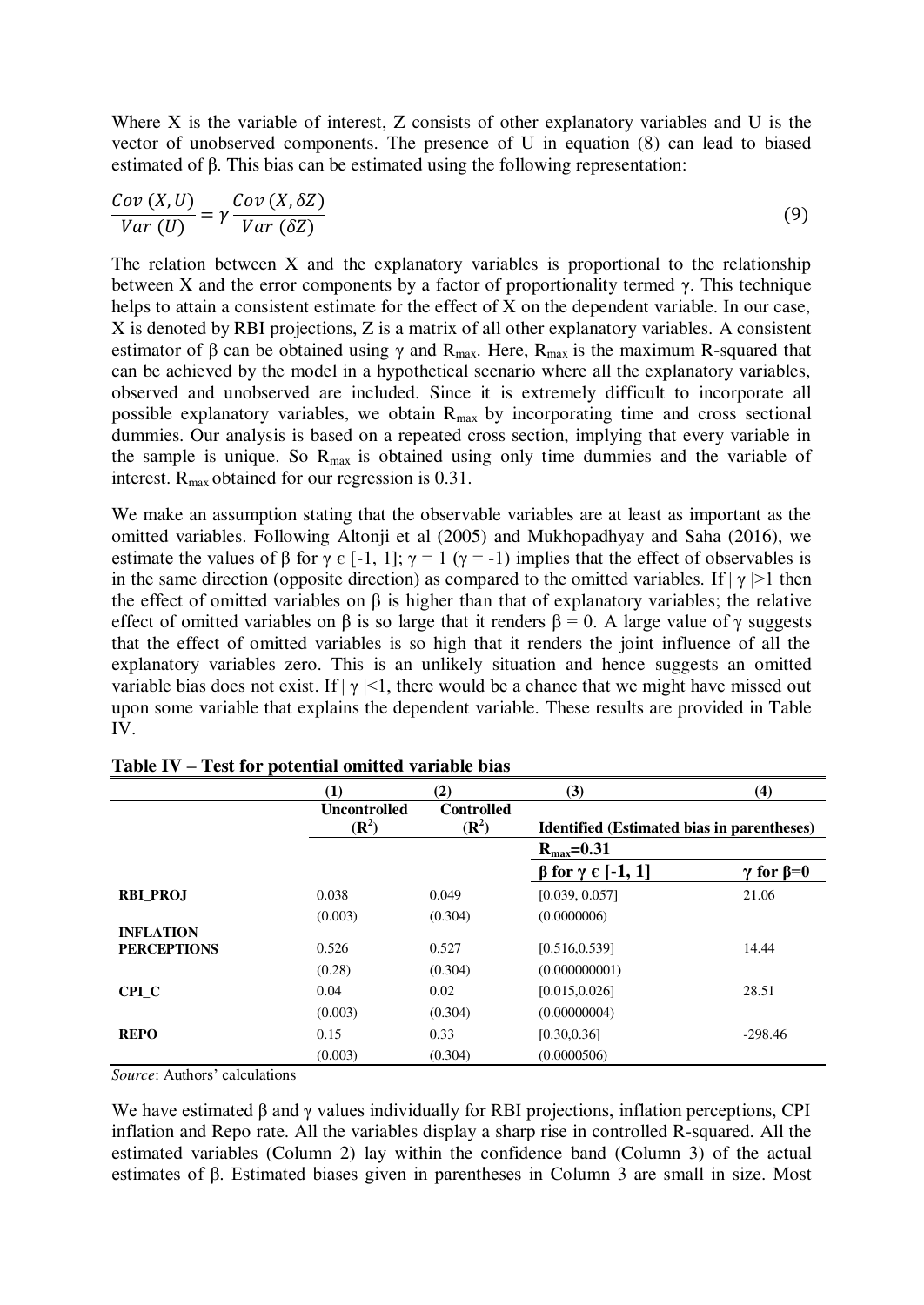important result is presented in Column 4 which gives values of  $\gamma$  to make  $\beta = 0$ . For instance, omitted variables need 21.06 times higher the joint effect of all the explanatory variables to render the coefficient of RBI projections to zero. A similar story follows with other variables. This suggests omitted variables are not a problem, adding to the robustness of our results.

## **5. Conclusion:**

Goyal and Parab (2019) discover an important role played by RBI communications in guiding household inflation expectations. This study obtains a similar result using the CCS dataset, suggesting the result is robust. When people are uncertain about the price level in the economy, they tend to anchor their inflation expectations to the data published in newspapers or any information from TV news or other media, which in an economy like India is heavily influenced by official sources. RBI inflation projections are one such source. A positive and significant coefficient of RBI projections implies RBI communication has been successful in affecting inflation expectations of households during a low inflation regime.

Among other results, we find inflation perceptions have a large effect on inflation expectations. Income of the respondent, education level and their outlook on economic conditions in general, employment and spending on both essential and non-essential commodities also display a significant influence on inflation expectations. In line with the literature, women, young people, less educated persons and lower income individuals have higher inflation expectations. Individuals who expect economic conditions and employment situation to worsen have higher inflation expectations. Individuals with higher spending outlook expect higher inflation in the future. A positive attitude towards future economic outlook in the form of lower unemployment and higher income leads to lower inflation expectations.

Repo rate and output gap have a consistent positive effect on inflation expectations. Households expect inflation to be pro-cyclical with the business cycle. A booming economy would lead to increase in the costs of living. A positive influence of Repo rate on inflation expectations is also obtained by Goyal and Parab (2019). It implies that consumers may be looking at changes in policy rate from the cost of borrowing perspective. An interest rate hike would possibly increase the cost of borrowings and interest payments. As a result, households would expect an increase in inflation. This price puzzle persists even after controlling for possible multi-collinearity. Robustness exercises suggest the absence of any omitted variable bias, strengthening the findings.

This study brings out the influence of central bank communications on inflation expectations. RBI inflation projections are an important part of its communication. Our analysis reveals that inflation projections play a significant role in influencing inflation expectations formation of households. Although the period of analysis is restricted to 2015Q1 to 2018Q2 due to data availability, use of unit level data allows robust analysis. Since this period coincides with the new flexible inflation targeting regime, our study supports the notion that inflation expectations can be well anchored if RBI communicates clearly. It must, however, also give weight to growth since a rise in the Repo rate, as well as lower growth, is found to raise household inflation expectations.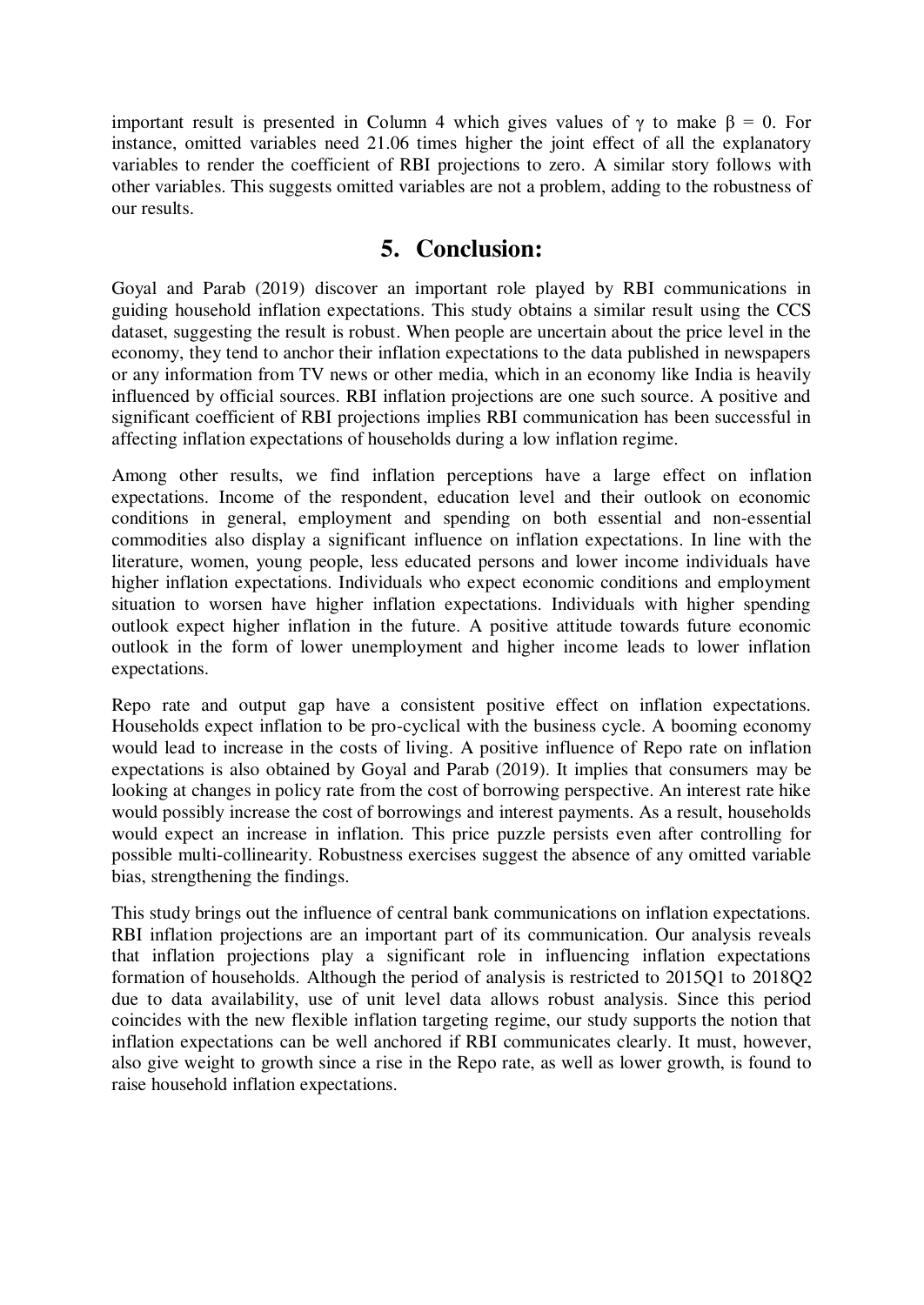#### **References**

- Altonii, J. G., Elder, T. E., and Taber, C. R. (2005). Selection on Observed and Unobserved variables: Assessing the Effectiveness of Catholic Schools. *Journal of Political Economy,* 113 (1), 151-184.
- Benford, J., and Driver, R. (2008). Public Attitudes to Inflation and Interest Rates*. Bank of England, Quarterly Bulletin*. Q2, 148-156.
- Del Giovanne, P., Fabiani, S., and Sabbatini, R. (2009). What's Behind "Inflation Perceptions"? A Survey-Based Analysis of Italian Cconsumers' Expectations. *Giornale degli Economisti e Annali di Economia*, 25-52.
- Easaw, J., Golinelli, R., and Malgarini, M. (2013). What Determines Households Inflation Expectations? Theory and Evidence from Household surveys. *European Economic Review*, 61, 1-13. July.
- Ehrmann, M., Pfajfar, D., and Santoro, E. (2017). Consumer Attitudes and Their Inflation Expectations. *International Journal of Central Banking*, 13 (1), 225-259. February.
- Goyal, A., and Parab, P. (2019). Modeling Heterogeneity and Rationality of Inflation Eexpectations Across Indian Households. *Indira Gandhi Institute of Development Research, Working Paper* no. WP-2019-002.
- Mukhopadhyay, A., and Saha, S. (2016). Does Access to Secondary Education Affect Primary Schooling? Evidence from India. *Economics of Education Review*, 54, 124- 142. October.
- Oster, E. (2019). Unobservable Selection and Coefficient Stability: Theory and Evidence. *Journal of Business & Economic Statistics*. 37 (2), 187-204.
- Raynard, R., Del Missier, F., Bonini, N., Duxbury, D., and Summers, B. (2008). Perceptions and Expectations of Price Changes and Inflation: A Review and Conceptual Framework. *Journal of Economic Psychology*, 29 (4), 378-400. August.
- RBI. (2010). Inflation Expectations Survey of Households. *RBI Monthly Bulletin*. May.



**Appendix**: **Figure A1– Inflation expectations and perceptions based on gender**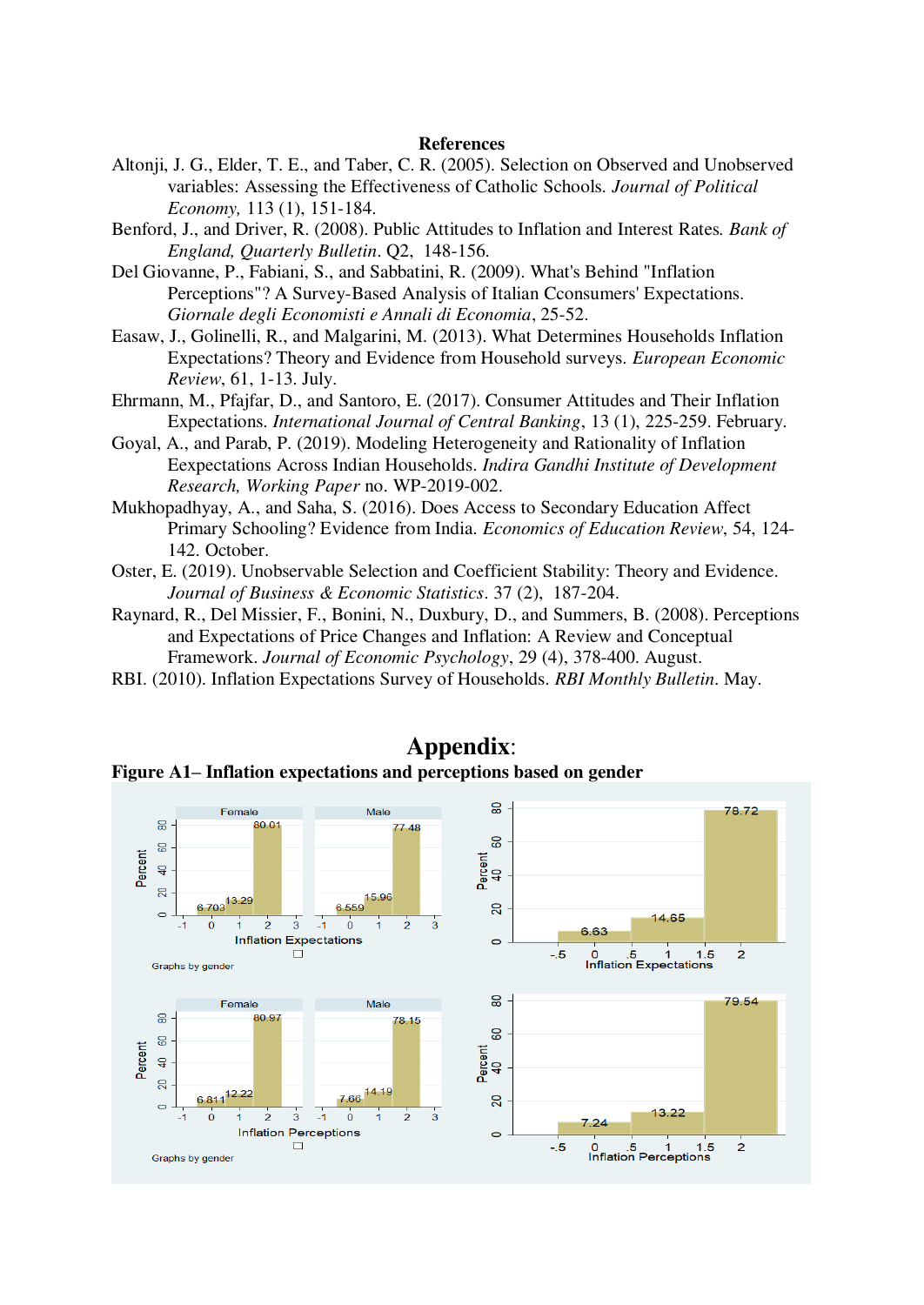

**Figure A2 – Inflation expectations based on occupation** 

**Figure A3 – Inflation expectations and perceptions based on income** 

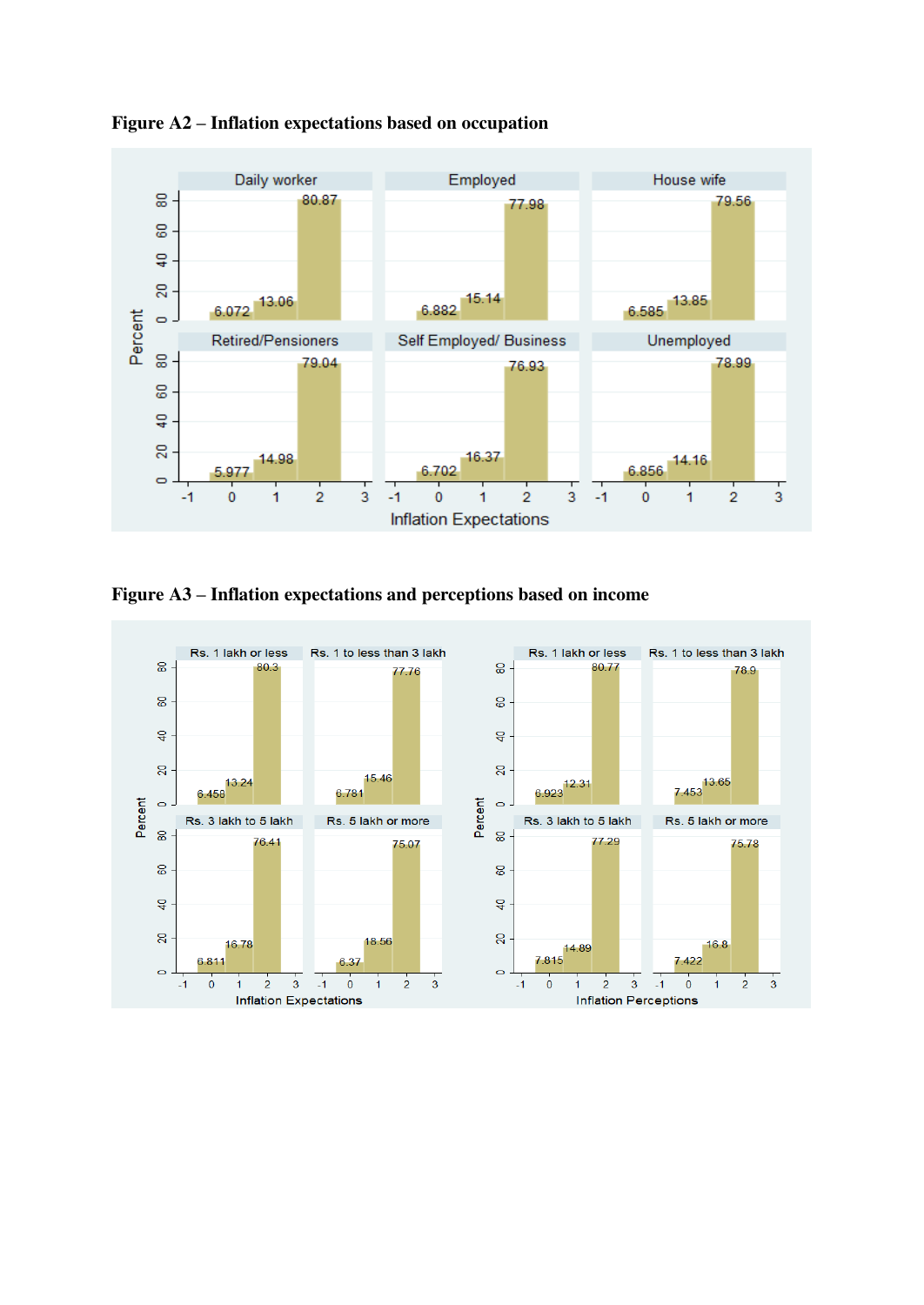

**Figure A4 – Perceptions and outlook on spending** 

**Figure A5 – Perceptions and outlook on employment** 

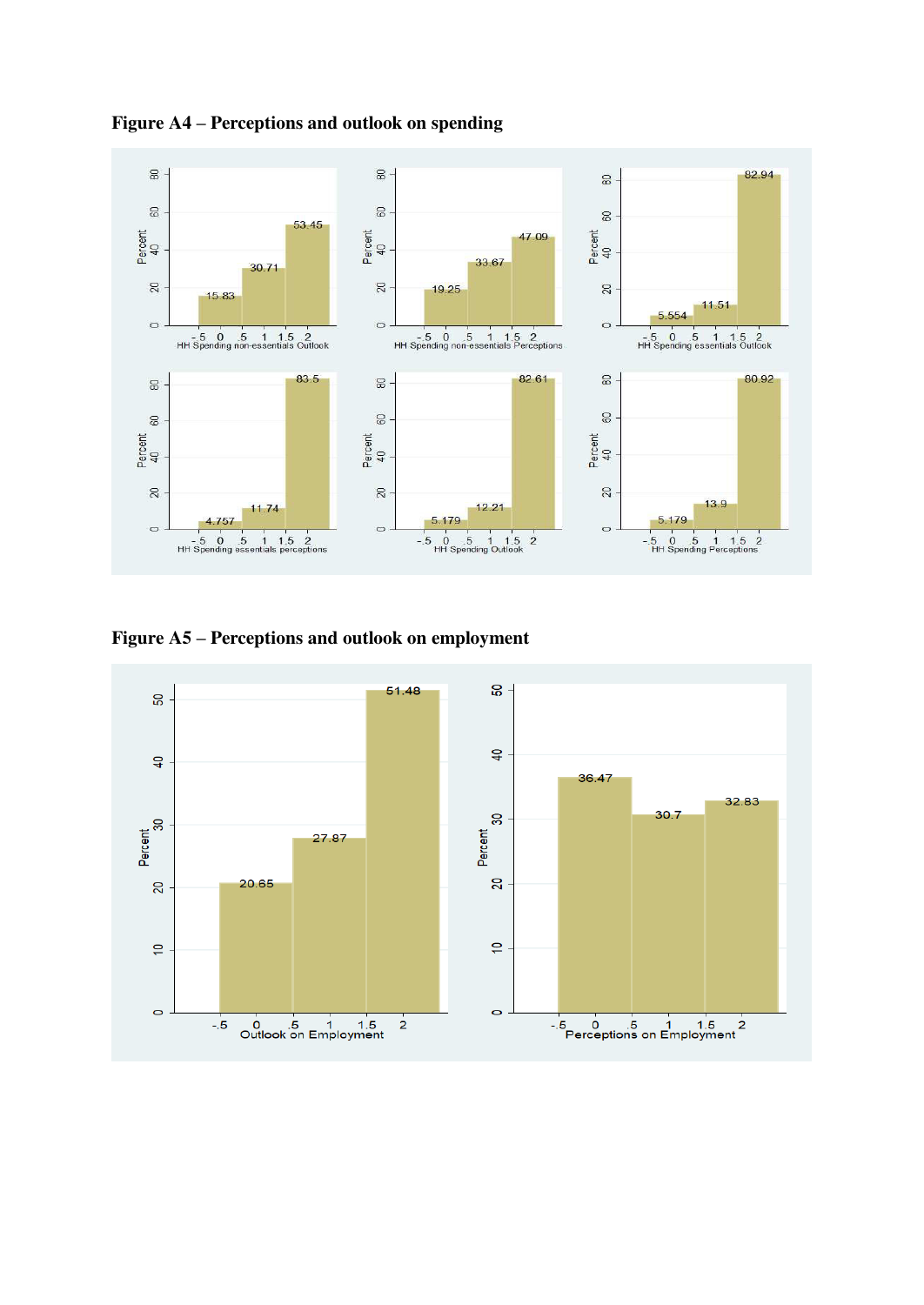![](_page_14_Figure_0.jpeg)

**Figure A6 – Perceptions and outlook on general macroeconomic conditions** 

*Source*: Consumer Confidence Surveys, RBI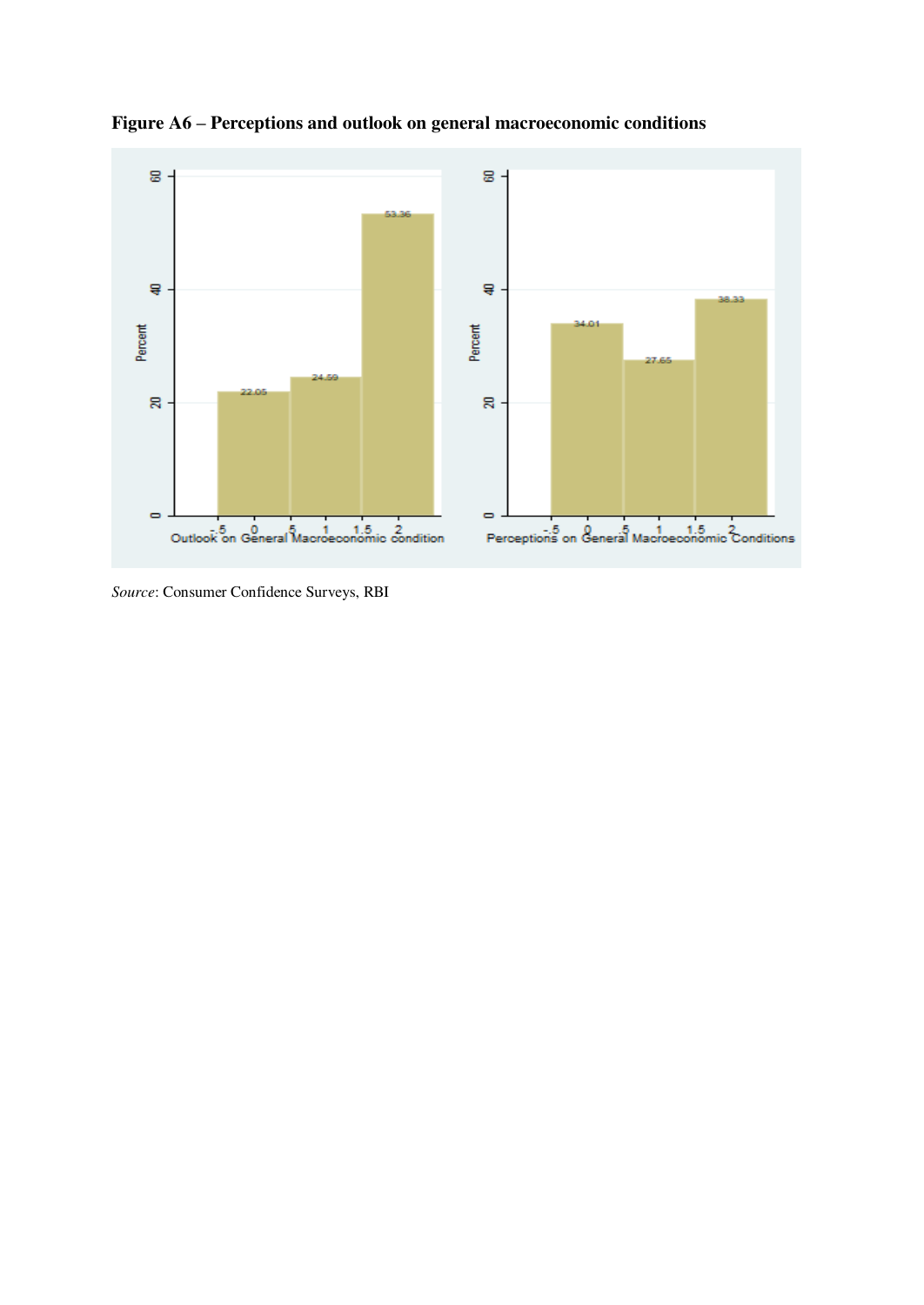| <b>DEPENDENT VARIABLE: INFLATION EXPECTATIONS</b> |            |            |            |  |
|---------------------------------------------------|------------|------------|------------|--|
| <b>VARIABLES</b>                                  | (1)        | (2)        | (3)        |  |
| <b>INFLATION PERCEPTIONS</b>                      | $1.92***$  | $1.91***$  | 1.91***    |  |
|                                                   | (0.02)     | (0.02)     | (0.02)     |  |
| AGE                                               | $-0.03**$  | $-0.03**$  | $-0.03**$  |  |
|                                                   | (0.01)     | (0.01)     | (0.01)     |  |
| <b>GENDER</b>                                     | $-0.03$    | $-0.03$    | $-0.03$    |  |
|                                                   | (0.03)     | (0.03)     | (0.03)     |  |
| <b>INCOME</b>                                     | $-0.08***$ | $-0.08***$ | $-0.08***$ |  |
|                                                   | (0.02)     | (0.02)     | (0.02)     |  |
| <b>EDUCATION</b>                                  | $-0.01***$ | $-0.01***$ | $-0.01***$ |  |
|                                                   | (0.01)     | (0.01)     | (0.01)     |  |
| <b>EARNING MEMBERS</b>                            | $-0.02$    | $-0.02$    | $-0.02$    |  |
|                                                   | (0.01)     | (0.01)     | (0.01)     |  |
| <b>OCCUPATION</b>                                 | $-0.00$    | $-0.00$    | $-0.00$    |  |
|                                                   | (0.01)     | (0.01)     | (0.01)     |  |
| <b>ECONOMIC OUTLOOK</b>                           | $-0.04**$  | $-0.04**$  | $-0.04**$  |  |
|                                                   | (0.02)     | (0.02)     | (0.02)     |  |
| <b>INCOME OUTLOOK</b>                             | $0.01\,$   | $0.01\,$   | $0.01\,$   |  |
|                                                   | (0.02)     | (0.02)     | (0.02)     |  |
| <b>ESSENTIAL SPENDING</b>                         | $0.37***$  | $0.37***$  | $0.37***$  |  |
|                                                   | (0.03)     | (0.03)     | (0.03)     |  |
| <b>NON-ESSENTIAL SPENDING</b>                     | $0.17***$  | $0.18***$  | $0.18***$  |  |
|                                                   |            |            |            |  |
|                                                   | (0.02)     | (0.02)     | (0.02)     |  |
| <b>EMPLOYMENT OUTLOOK</b>                         | $-0.06***$ | $-0.06***$ | $-0.06***$ |  |
|                                                   | (0.02)     | (0.02)     | (0.02)     |  |
| <b>CPL_C</b>                                      | $0.00\,$   |            |            |  |
|                                                   | (0.02)     |            |            |  |
| <b>CPI FOOD</b>                                   |            | $0.01*$    | 0.01       |  |
|                                                   |            | (0.01)     | (0.01)     |  |
| <b>CPI_CORE</b>                                   |            | $-0.10***$ | $-0.13***$ |  |
|                                                   |            | (0.02)     | (0.02)     |  |
| <b>CPI_FUEL</b>                                   |            | $0.04***$  |            |  |
|                                                   |            | (0.01)     |            |  |
| PETROL_CHG                                        |            |            | $0.01***$  |  |
|                                                   |            |            | (0.00)     |  |
| <b>RBI_PROJ</b>                                   | $-0.08***$ | $-0.12***$ | $-0.06*$   |  |
|                                                   | (0.03)     | (0.03)     | (0.03)     |  |
| <b>REPO</b>                                       | $0.80***$  | $0.76***$  | $0.79***$  |  |
|                                                   | (0.08)     | (0.08)     | (0.09)     |  |
| HP_GDP                                            | $0.36***$  | $0.33***$  | $0.30***$  |  |
|                                                   | (0.05)     | (0.05)     | (0.05)     |  |
| α1                                                | 5.34***    | $4.62***$  | 4.85***    |  |
|                                                   | (0.45)     | (0.48)     | (0.49)     |  |
| a2                                                | $7.15***$  | $6.43***$  | 6.66***    |  |
|                                                   | (0.45)     | (0.48)     | (0.49)     |  |
| <b>R-Squared</b>                                  | 0.3        | 0.3        | 0.3        |  |

**Table A.I – Determinants of inflation expectations** 

*Note*: Standard errors in parentheses \*\*\* p<0.01, \*\* p<0.05, \* p<0.1

*Source*: Authors' calculations